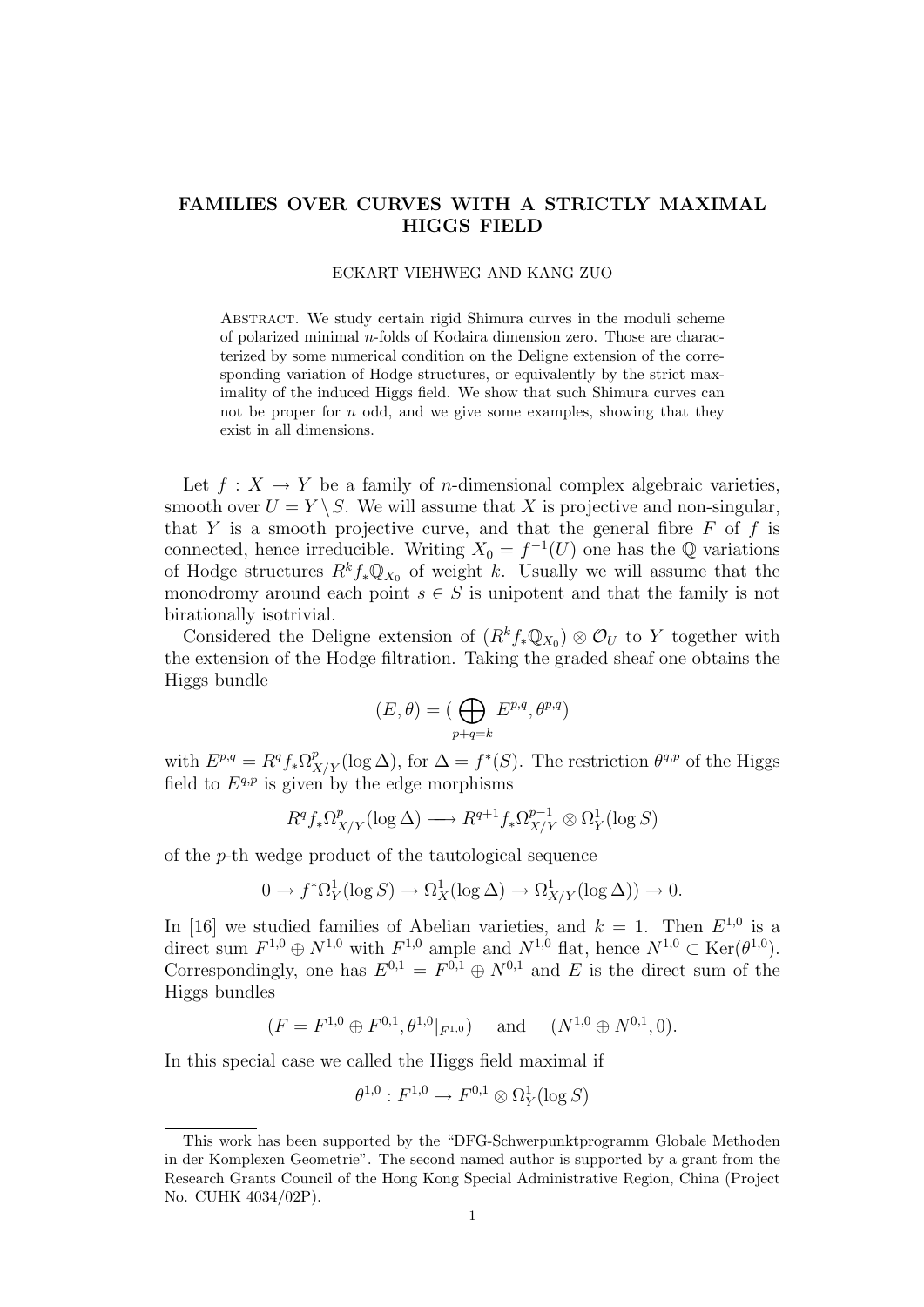is an isomorphism. The notion "strictly maximal", introduced below in 1.2, adds the additional condition that  $N^{1,0} = N^{0,1} = 0$ , or in different terms that  $R^1f_*\mathbb{Q}_{X_0}$  has no unitary part.

The Arakelov inequalities  $([5]$ , generalized in  $[4]$ ,  $[11]$ ,  $[7]$ ) say that

 $2 \cdot \deg(E^{1,0}) \le \text{rank}(E^{1,0}) \cdot \deg(\Omega_Y^1(\log S)),$ 

and this inequality becomes an equality if and only if the Higgs field is strictly maximal.

In this article we extend both, the Arakelov inequalities, and the concept of the strict maximality to variation of Hodge structures  $X$  of weight  $k \geq 1$ , and we discuss some implications for the shape of the variation of Hodge structures, for their special Mumford-Tate groups and for the rigidity of the family. Let us remark already, that for k even one allows  $R^k f_* \mathbb{Q}_{X_0}$  to have a unitary part U, as long as it is concentrated in bidegree  $(\frac{k}{2}, \frac{k}{2})$  $\frac{k}{2}$ ). Our main interest are variations of Hodge structures of weight  $k = n$ , given by a family  $f : X \to Y$  with general fibre F a minimal model. We doubt that there are examples with  $\kappa(F) > 0$ . For  $\kappa(F) = 0$  a non-isotrivial family with a strictly maximal Higgs field gives rise to a Shimura curve in the moduli space of polarized manifolds, and parallel to the case of Abelian varieties one is tempted to expect that there are few of such curves.

After giving the definition of strictly maximal Higgs fields in Section 1 we will prove in Section 2 a generalized Arakelov inequality for variations of Hodge structures of weight  $k \geq 0$ . As for  $k = 1$ , these inequalities become equalities if and only if the Higgs field is strictly maximal.

C. Simpson's theory of Higgs bundles will allow in Section 3 to construct certain decompositions for Higgs bundles with a strictly maximal Higgs field. Roughly speaking, as for Abelian varieties [16] or for  $K3$ -surfaces [14], they are decomposed in direct sums and tensor products of a fixed C-variation of Hodge structures  $\mathbb L$  of weight one and some unitary parts. This decomposition will imply rigidity and some minimality for the special Mumford-Tate group in Section 4.

In case  $S \neq \emptyset$  the unipotence of the local monodromies will imply in Section 5 that both, the local system L and the decomposition can be defined over Q. This implies that the variation of Hodge structures looks like one given by the *n*-th cohomology of the *n*-th product  $E \times_Y \cdots \times_Y E$ , where  $E \to Y$  is a modular family of elliptic curves. For  $S = \emptyset$  and for k odd, we will show next that there are no variations of Hodge structures with a strictly maximal Higgs field and with  $h^{k,0} = 1$ .

In the final Section 7 we will give examples of families  $f : X \to Y$  of  $n$ -dimensional varieties, whose  $n$ -th variation of Hodge structures is strictly maximal. Those families are obtained as quotients of families of Abelian varieties, and their general fibre  $F$  is a minimal model of Kodaira dimension zero. For  $S = \emptyset$  we only have examples of families of Kummer type. In particular they only exist for  $n$  even, and they are not Calabi-Yau manifolds, except for  $n = 2$ . For  $S \neq \emptyset$ , generalizing a construction due to C. Borcea [1], will construct families of Calabi-Yau varieties by taking certain quotients of products of modular families of elliptic curves, as predicted by Theorem 5.2.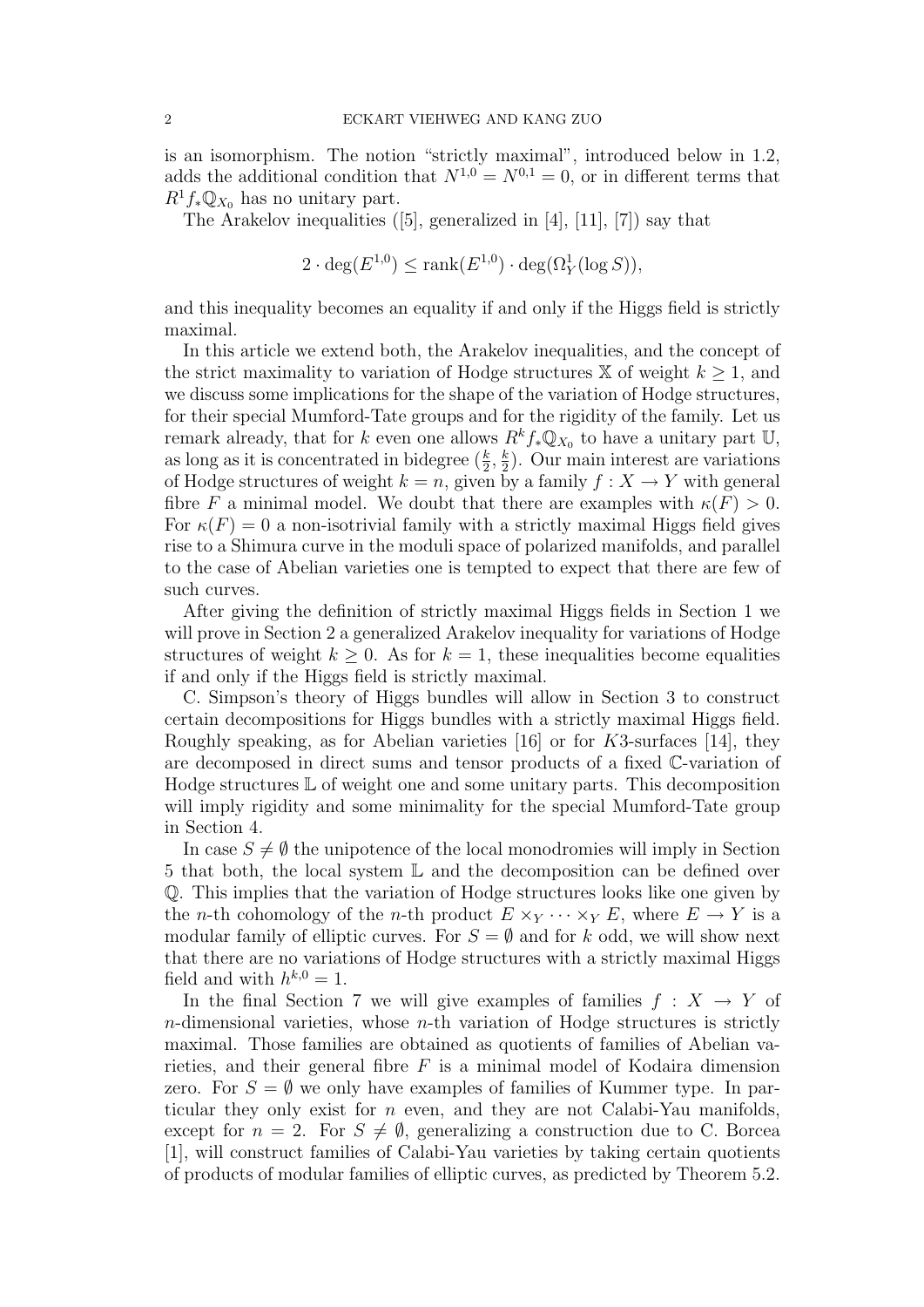This note grew out of discussions started when the first named author visited the Morningside Center of Mathematics in the Chinese Academy of Sciences in Beijing. The final version was written during his visit of the Institute of Mathematical Science and the Department of Mathematics at the Chinese University of Hong Kong. He would like to thank the members of those Institutes for their hospitality and help.

## 1. Strictly maximal Higgs fields

**Definition 1.1.** Let  $X$  be a polarized  $C$  variation of Hodge structures of weight  $k$ , with Higgs bundle

$$
(E, \theta) = (\bigoplus_{p+q=k} E^{p,q}, \theta^{p,q}).
$$

 $X$  (or  $(E, \theta)$ ) has a strict generically maximal Higgs field, if one has a direct sum decomposition

$$
(E, \theta) = \bigoplus_{i=0}^{k} (F_i, \theta|_{F_i}), \qquad (1.1.1)
$$

with:

- i. If  $k i$  is odd,  $F_i = 0$ .
- ii. If  $k i$  is even,  $F_i^{p,k-p} = F_i \cap E^{p,k-p} = 0$  for  $2p < k i$  and  $2p > k + i$ . Moreover, for all p with  $k - i + 2 \leq 2p \leq k + i$ ,

$$
\tau_i^{p,k-p} = \theta|_{F_i^{p,k-p}} : F_i^{p,k-p} \longrightarrow F_i^{p-1,k-p+1} \otimes \Omega_Y^1(\log S)
$$

is generically an isomorphisms.

So for  $k - i$  even,  $F_i^{p,k-p}$  $e_i^{p,\kappa-p}$  can only be non-zero for

$$
p = \frac{k+i}{2} \Rightarrow \frac{k+i-2}{2} \Rightarrow \cdots \Rightarrow \frac{k-i+2}{2} \Rightarrow \frac{k-i}{2}
$$

and all Higgs fields  $\frac{1}{Y}(\log S)$  (indicated by  $\Rightarrow$ ) are generically isomorphisms. In particular, if  $F_i \neq 0$  the width of  $(F_i, \tau_i)$  is i.

The polarization of X induces an isomorphisms

$$
(F_i, \tau_i) \simeq (F_i^{\vee}, \tau_i^{\vee})(-k)
$$

where  $(-k)$  stands for the Tate twist, i.e. for the shift of the bigrading by  $(k, k)$ . In particular  $\det(F_i)^2 = \mathcal{O}_Y$ .

**Definition 1.2.** X (or  $(E, \theta)$ ) has a strictly maximal Higgs field, if the morphisms  $\tau_i^{p,k-p}$  $i^{p,k-p}$  in 1.1, ii), are all isomorphisms. We will also say that X (or  $(E, \theta)$  is strictly maximal.

The strict maximality of the Higgs field allows to apply Simpson's Correspondence [13] (see also [16] and the references given there).

**Lemma 1.3.** Assume that  $(E, \theta)$  has a strictly maximal Higgs field and let  $F_i$ be the maximal component of E of width i. Then  $\deg(F_i) = 0$ , and  $(F_i, \tau_i =$  $\theta|_{F_i})$  is the Higgs bundle corresponding to a polarized variation of Hodge structures  $\mathbb{V}_i$ .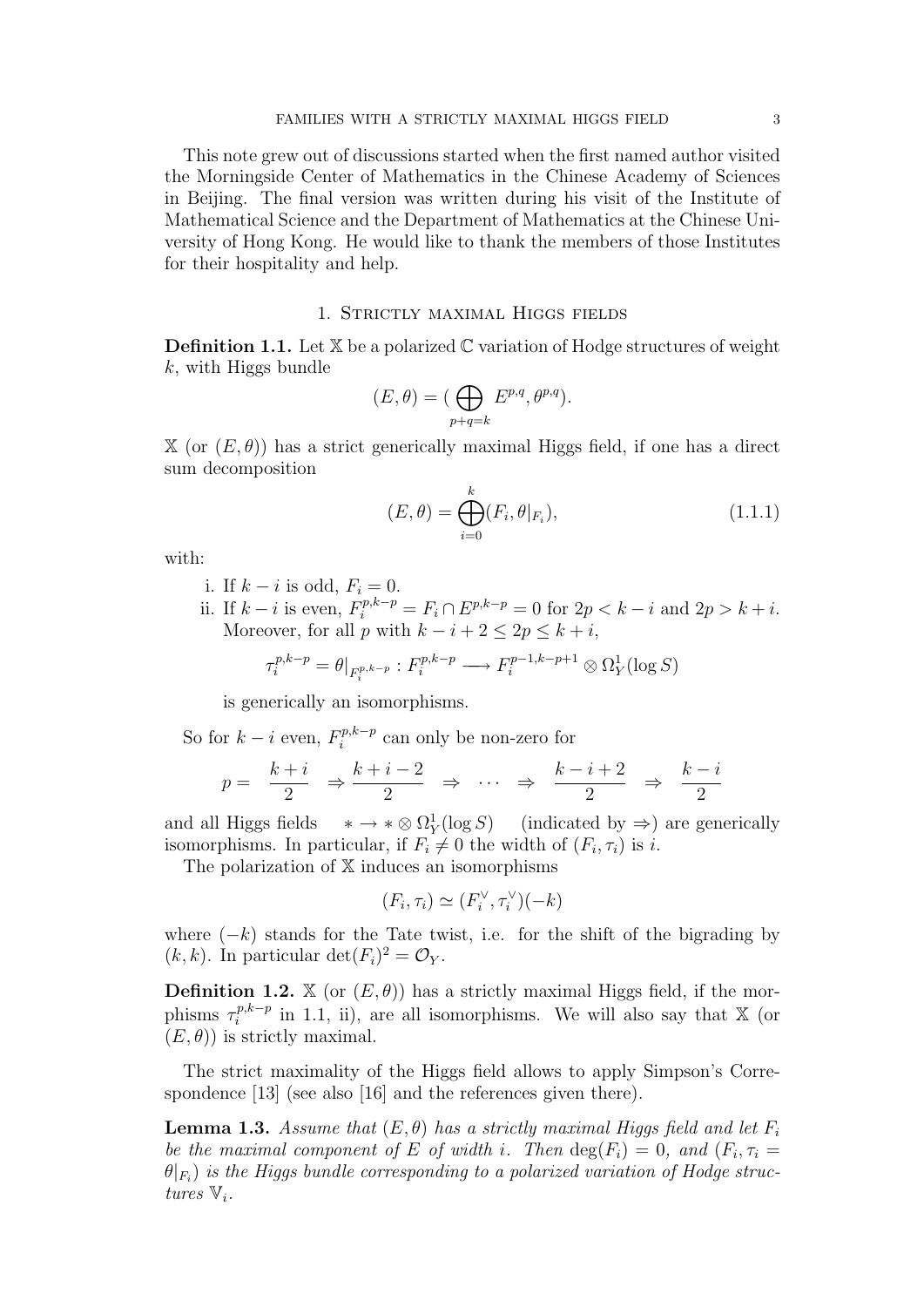*Proof.* Write  $\theta^{(p)}$  for the iterated map

 $E \to E \otimes \Omega_Y^1(\log S) \to E \otimes \Omega_Y^1(\log S)^2 \to \cdots \to E \otimes \Omega_Y^1(\log S)^p.$ For  $i = k$  the sub Higgs bundle  $(F_k, \tau_k)$  of  $(E, \theta)$  is given by

 $F_k^{k-p,p} = \theta^{(p)}(E^{k,0}) \otimes \Omega_Y^1(\log S)^{-p}.$ 

Hence  $\deg(F_k^{k-p,p})$  $\binom{k-p,p}{k} = \deg(E^{k,0}) - p \cdot \deg(\Omega_Y^1(\log S))$  and for  $p = k$  one finds  $-\deg(E^{k,0}) = \deg(E^{0,k}) = \deg(E^{k,0}) - k \cdot \deg(\Omega_Y^1(\log S)).$ 

Adding up, one finds

$$
\deg(F_k) = k \cdot \deg(E^{k,0}) - \sum_{p=0}^k p \cdot \deg(\Omega_Y^1(\log S)) =
$$
  

$$
k \cdot \deg(E^{k,0}) - \frac{k(k+1)}{2} \cdot \deg(\Omega_Y^1(\log S)) = 0.
$$

By Simpson's Correspondence one has a decomposition  $\mathbb{X} = \mathbb{V}_k \oplus \mathbb{W}$ , which one may choose orthogonal with respect to the polarization. W is again a variation of Hodge structures, concentrated in bidegrees

$$
(k-1,1), \ldots, (1, k-1).
$$

The Tate twist  $\mathbb{W}(1)$  is a variation of Hodge structures of weight  $k-2$ , obviously again with a strictly maximal Higgs field. By induction on the weight of the variation of Hodge structures one obtains 1.3.

### Definition 1.4.

- a. Assume that X has a strictly maximal Higgs field. We call  $(F_i, \tau_i)$  in 1.1 (or the local system  $\mathbb{V}_i$  corresponding to the Higgs bundle  $(F_i, \tau_i)$ ) the strictly maximal pure component of  $X$  of width i.
- b.  $X$  has a strictly maximal and pure Higgs field (or  $X$  is a strictly maximal and pure variation of Hodge structures) if it only has one strictly maximal pure component, i.e. if  $\mathbb{X} = \mathbb{V}_i$ , for some *i*.

So X is a strictly maximal and pure variation of Hodge structures, if and only if all the

 $\theta^{p,q}: E^{p,q} \longrightarrow E^{p-1,q+1}\otimes \Omega^1_Y(\log S)$ 

are isomorphisms, except if  $E^{p,q} = 0$  or  $E^{p-1,q+1} = 0$ .

**Remark 1.5.** The decomposition  $(1.1.1)$  gives rise to a decomposition of  $\mathbb{C}$ local systems:

$$
\mathbb{X} = \bigoplus_{i=0}^{\lfloor \frac{k-1}{2} \rfloor} \mathbb{V}_{2i+1}, \quad \text{for } k \text{ odd}, \tag{1.5.1}
$$

$$
\mathbb{X} = \bigoplus_{i=0}^{\left[\frac{k}{2}\right]} \mathbb{V}_{2i}, \quad \text{for } k \text{ even}, \tag{1.5.2}
$$

where the  $V_j$  are all zero or strictly maximal and pure of width j. In particular, X can only have a unitary sub-system U for k even, and  $\mathbb{U} = \mathbb{V}_0$  in this case.

By [16], 3.3, in case X is a polarized  $\overline{Q} \cap \mathbb{R}$  variation of Hodge structures, the decomposition (1.5.1) can be defined again over  $\overline{Q} \cap \mathbb{R}$ , and orthogonal with respect to the polarization.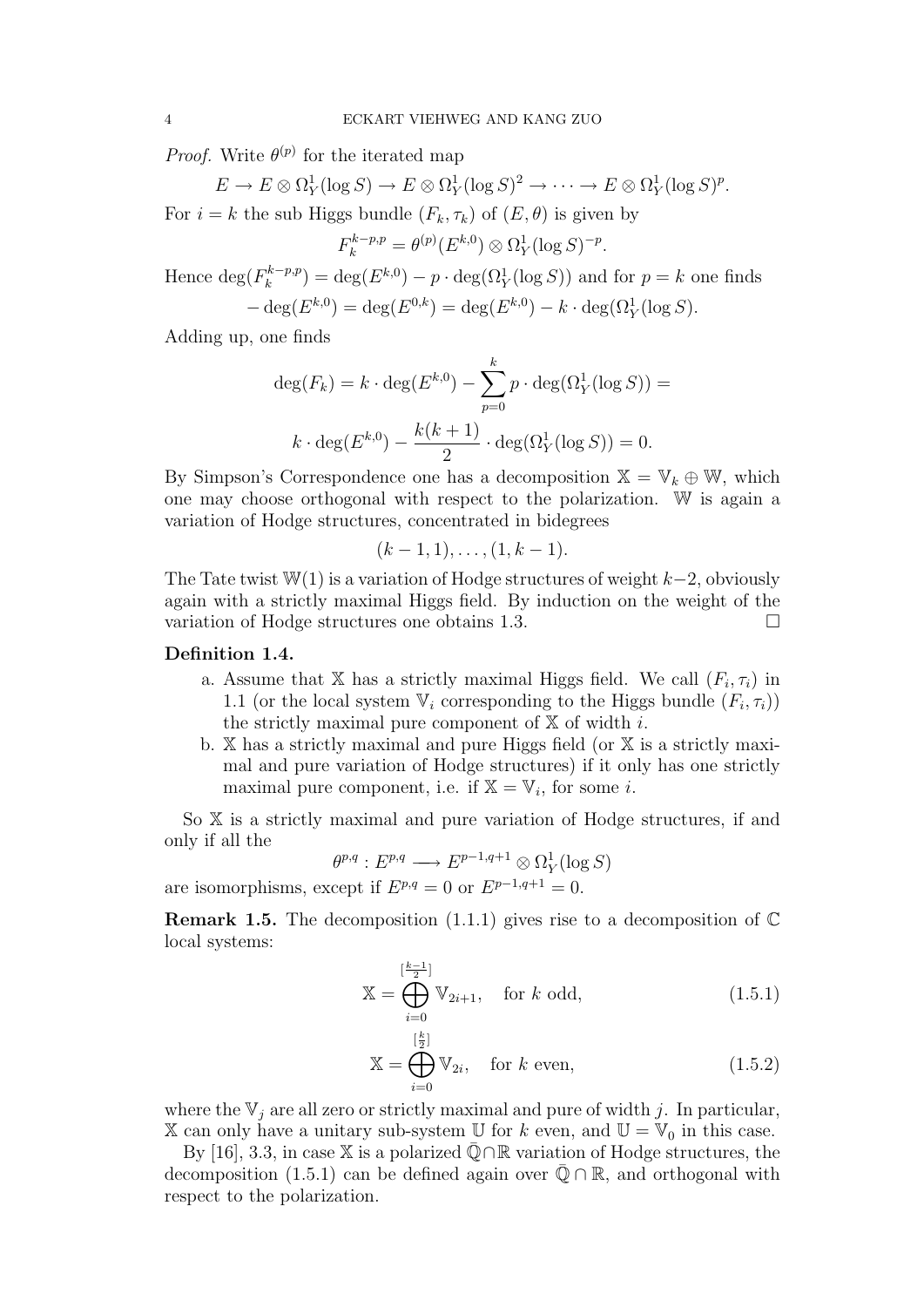Remarks 1.6. As mentioned in the introduction, in [16] for the maximality of Higgs field, of variation of Hodge structures of weight 1, one also allows unitary sub-systems of width 1, and in [14] for families of K3-surfaces one also allows Higgs fields with zero second iterated Kodaira Spencer map. Those are again maximal in a certain sense, but not strictly maximal.

## 2. Arakelov inequalities

In this section we consider the Higgs bundle

$$
(E, \theta) = (\bigoplus_{p+q=k} E^{p,q}, \theta^{p,q})
$$

corresponding to the Deligne extension of a polarized complex variation of Hodge structures X of weight k on  $Y \setminus S$ . We will assume that the local monodromies around the points in  $S$  are all unipotent. Let us write

$$
E_0^{p,q} = \ker(\theta^{p,q}: E^{p,q} \to E^{p-1,q+1} \otimes \Omega^1_Y(\log S)), \quad h_0^{p,q} = \text{rk} E_0^{p,q}.
$$

[7] and [11] contains the proof of generalized Arakelov inequalities:

If  $k = 2l + 1$ , then

$$
\deg E^{k,0} \le \left(\frac{1}{2}(h^{k-l,l}-h_0^{k-l,l})+\sum_{j=0}^{l-1}(h^{k-j,j}-h_0^{k-j,j})\right)\cdot \deg(\Omega_Y^1(\log S)).
$$

If  $k = 2l$ ,

$$
\deg E^{k,0} \le \sum_{j=0}^{l-1} (h^{j,k-j} - h_0^{j,k-j}) \cdot \deg(\Omega^1_Y(\log S)).
$$

We will show a slightly different inequality, for which the upper bound is reached, if and only if the Higgs field is strictly maximal.

### Proposition 2.1.

a. For all  $\nu \leq \lceil \frac{k}{2} \rceil$  $\frac{k}{2}$ ] one has

$$
\deg(E^{k-\nu,\nu}) \le \frac{k-2\nu}{2} \cdot (h^{k-\nu,\nu} - h_0^{k-\nu,\nu}) \cdot \deg(\Omega^1_Y(\log S)).
$$

b. One has

$$
0 \le \sum_{\nu=0}^{[\frac{k}{2}]} \deg(E^{k-\nu,\nu}) \le \sum_{\nu=0}^{[\frac{k}{2}]} \frac{k-2\nu}{2} \cdot (h^{k-\nu,\nu} - h_0^{k-\nu,\nu}) \cdot \deg(\Omega^1_Y(\log S)).
$$

c. Let  $\mu$  be the smallest natural number with  $\theta^{k-\mu,\mu} \neq 0$ . Then

$$
0 < \deg(E^{k-\mu,\mu}).
$$

In particular  $\deg(\Omega_Y^1(\log S)) > 0$ , if  $\theta \neq 0$ .

d. If  $\theta \neq 0$  the following conditions are equivalent:

(i) For all 
$$
\nu \leq [\frac{k}{2}]
$$
  
\n
$$
\deg(E^{k-\nu,\nu}) = \frac{k-2\nu}{2} \cdot h^{k-\nu,\nu} \cdot \deg(\Omega^1_Y(\log S)).
$$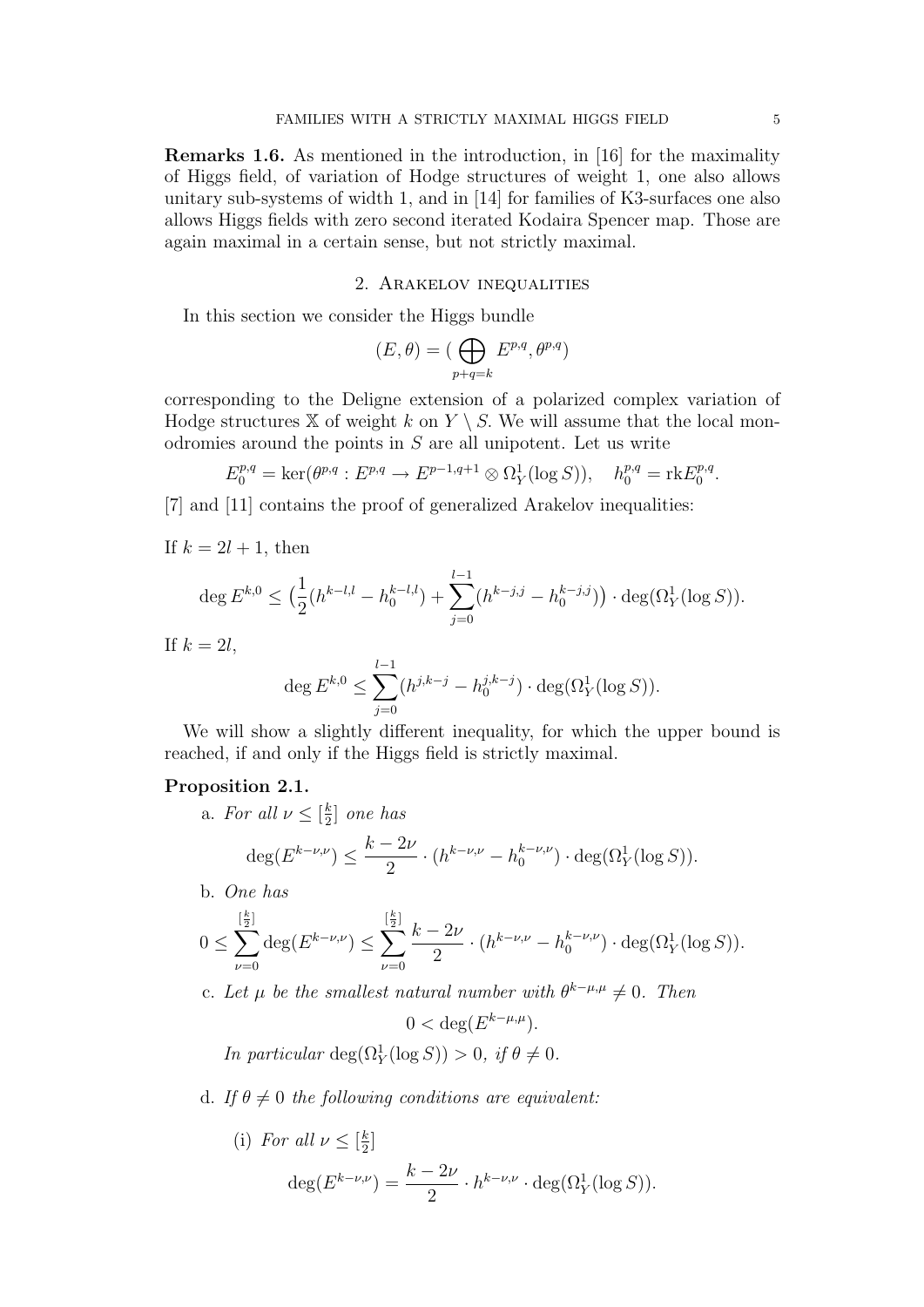$$
\rm(ii)
$$

$$
\sum_{\nu=0}^{\lfloor \frac{k}{2} \rfloor} \deg(E^{k-\nu,\nu}) = \sum_{\nu=0}^{\lfloor \frac{k}{2} \rfloor} \frac{k-2\nu}{2} \cdot h^{k-\nu,\nu} \cdot \deg(\Omega_Y^1(\log S)).
$$

(iii)  $(E, \theta)$  has a strictly maximal Higgs field.

If  $f: X \to Y$  is a non-isotrivial family with smooth part  $V \to U$ , and if  $\omega_F$ is semi-ample for a general fibre  $F$  of  $f$ , then by [15]

 $deg(\Omega_Y^1(\log S)) > 0.$ 

2.1, c), is the corresponding statement for variations of Hodge structures.

*Proof of 2.1.* Fix some  $\nu \leq \left[\frac{k}{2}\right]$  $\frac{k}{2}$  and write

$$
A = \bigoplus_{q=0}^{\nu} E^{k-q,q} = E^{k,0} \oplus \cdots \oplus E^{k-\nu,\nu}.
$$

The sub Higgs bundle  $\langle A \rangle$  of E, generated by A, contains A as a direct factor. Writing  $\langle A \rangle = A \oplus B'$ , and  $\theta^{(j)}$  for the iterated map

 $E \to E \otimes \Omega_Y^1(\log S) \to E \otimes \Omega_Y^1(\log S)^2 \to \cdots \to E \otimes \Omega_Y^1(\log S)^j,$ 

one has

$$
B' = \bigoplus_{j=1}^{k-\nu} \theta^{(j)}(E^{k-\nu,\nu}) \otimes \Omega^1_Y(\log S)^{-j} = \bigoplus_{q=\nu+1}^k B^{k-q,q} \subset \bigoplus_{q=\nu+1}^k E^{k-q,q}.
$$

By definition  $A \oplus B'$  is a sub Higgs bundle of E, hence [13] implies

$$
\deg(A) + \deg(B') \le 0.
$$

On the other hand,

$$
A^{\vee} = \bigoplus_{q=0}^{\nu} E^{k-q,q^{\vee}} = \bigoplus_{q=0}^{\nu} E^{q,k-q} = \bigoplus_{q=k-\nu}^{k} E^{k-q,q}
$$

also is a Higgs sub-bundle, and

$$
-\deg(A^{\vee}) = \deg(A) = \sum_{q=0}^{\nu} E^{k-q,q} \ge 0.
$$

For  $\nu = \left[\frac{k}{2}\right]$  we obtain the first inequality in b). The second one is the sum of the inequalities in a), which we will verify below.

For all  $\nu \leq \left[\frac{k}{2}\right]$  $\frac{k}{2}$  [13] implies that  $deg(A^{\vee}) = 0$ , if and only if  $(A^{\vee}, \theta|_{A^{\vee}})$  is a direct factor of  $(E, \theta)$ . Equivalently  $(A, \theta|_A)$  is a direct factor of  $(E, \theta)$ , or  $B' = 0$ . The latter is equivalent to  $\theta^{(1)}(E^{k-\nu,\nu}) = 0$  hence to  $\theta^{k-\nu,\nu} = 0$ .

In c) we assumed that  $\theta^{k-\mu-i,\mu+i} = 0$  for all  $i > 0$ , whereas  $\theta^{k-\mu,\mu} \neq 0$ . This implies

$$
\sum_{q=1}^{\mu-i} \deg(E^{k-q,q}) = 0, \text{ for } i > 0 \text{ and } \sum_{q=1}^{\mu} \deg(E^{k-q,q}) > 0,
$$

and thereby  $\deg(E^{k-\mu,\mu}) > 0$ .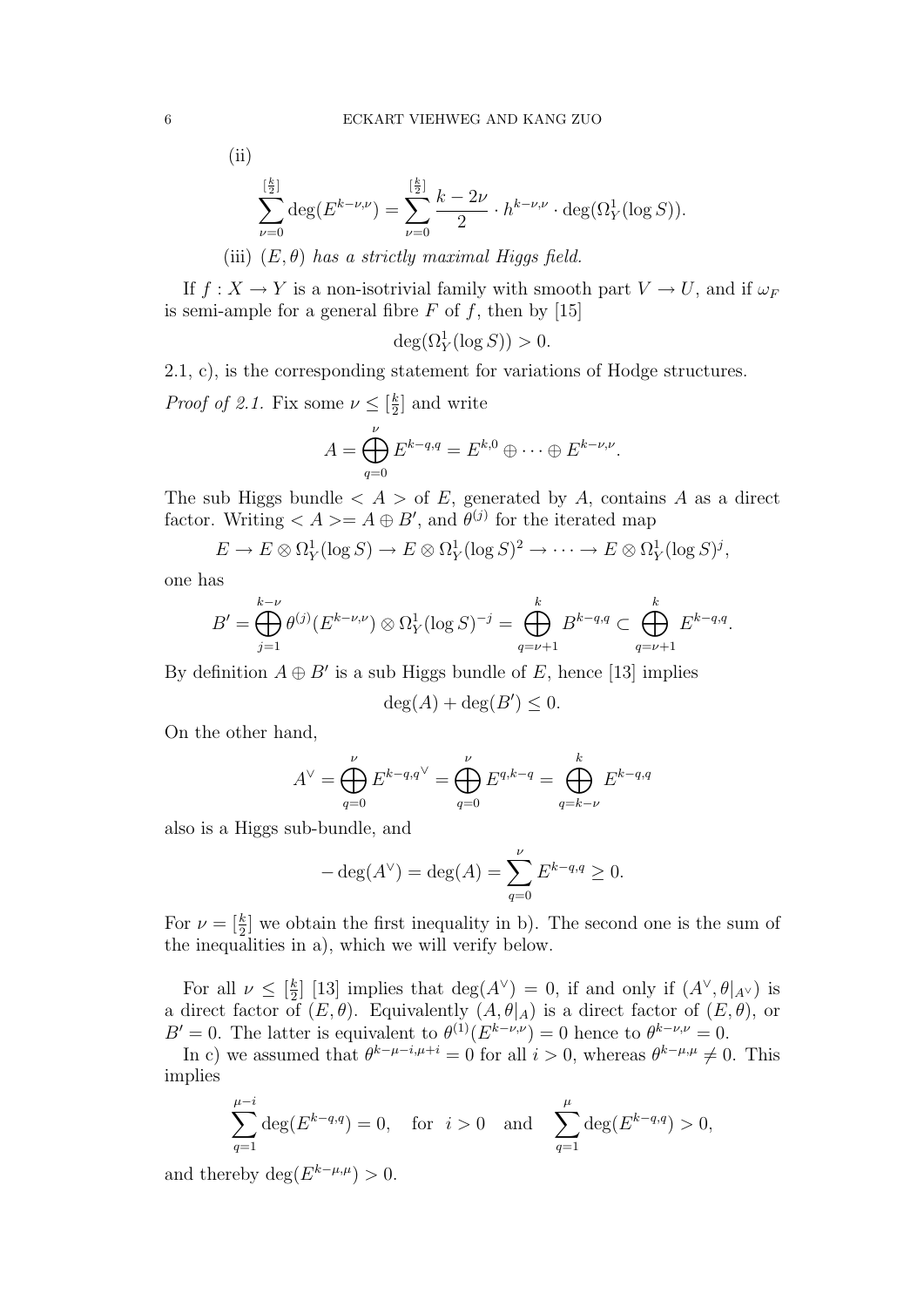Let us consider next the Higgs bundle

$$
A \oplus B \oplus \bigoplus_{q=k-\nu+1}^{k} E^{k-q,q} \quad \text{where}
$$

$$
B = \bigoplus_{q=\nu+1}^{k-\nu} B^{k-q,q} = \bigoplus_{j=1}^{k-2\nu} \theta^{(j)}(E^{k-\nu,\nu}) \otimes \Omega_Y^1(\log S)^{-j}.
$$

Up to one factor  $E^{\nu,k-\nu}$  the last term of this decomposition coincides with  $A^{\vee}$ , and one finds

$$
\deg(E^{k-\nu,\nu}) = \deg(A) + \sum_{q=k-\nu+1}^{k} E^{k-q,q} \le -\deg(B) =
$$
  

$$
-\sum_{q=\nu+1}^{k-\nu} \deg(B^{k-q,q}) = -\sum_{j=1}^{k-2\nu} \deg(B^{k-\nu-j,\nu+j}).
$$
 (2.1.1)

By the choice of the  $B^{q,p}$  the Higgs field  $\theta$  induces surjections

$$
E^{k-\nu,\nu} \longrightarrow B^{k-\nu-1,\nu+1} \otimes \Omega^1_Y(\log S), \quad \text{and, for } j > 0 \tag{2.1.2}
$$

$$
B^{k-\nu-j,\nu+j} \longrightarrow B^{k-\nu-j-1,\nu+j+1} \otimes \Omega^1_Y(\log S) \tag{2.1.3}
$$

whose kernels, as a Higgs sub-bundles of  $E$ , have a non-positive degree. Writing  $B^{k-\nu,\nu} = E^{k-\nu,\nu}$ , for a moment, one obtains for  $j \geq 0$ 

$$
\deg(B^{k-\nu-j,\nu+j}) \le
$$
  
 
$$
\deg(B^{k-\nu-j-1,\nu+j+1}) + \operatorname{rank}(B^{k-\nu-j-1,\nu+j+1}) \cdot \deg(\Omega^1_Y(\log S)),
$$

and thereby

$$
\deg(E^{k-\nu,\nu}) \le \deg(B^{k-\nu-1,\nu+1}) + \operatorname{rank}(B^{k-\nu-1,\nu+1}) \cdot \deg(\Omega_Y^1(\log S))
$$
  

$$
\le \deg(B^{k-\nu-j,\nu+j}) + \sum_{i=1}^j \operatorname{rank}(B^{k-\nu-i,\nu+i}) \cdot \deg(\Omega_Y^1(\log S)).
$$

So the right hand side of (2.1.1) has an upper bound

$$
-\sum_{j=1}^{k-2\nu} \deg(B^{k-\nu-j,\nu+j}) \le
$$
  
 
$$
-(k-2\nu)\deg(E^{k-\nu,\nu}) + \sum_{j=1}^{k-2\nu} \sum_{i=1}^{j} \text{rank}(B^{k-\nu-i,\nu+i}) \cdot \deg(\Omega_Y^1(\log S)).
$$

Composing the surjections  $(2.1.2)$  and  $(2.1.3)$  one obtains surjections

$$
E^{k-\nu,\nu} \longrightarrow B^{k-\nu-i,\nu+i} \otimes \Omega^1_Y(\log S)^j.
$$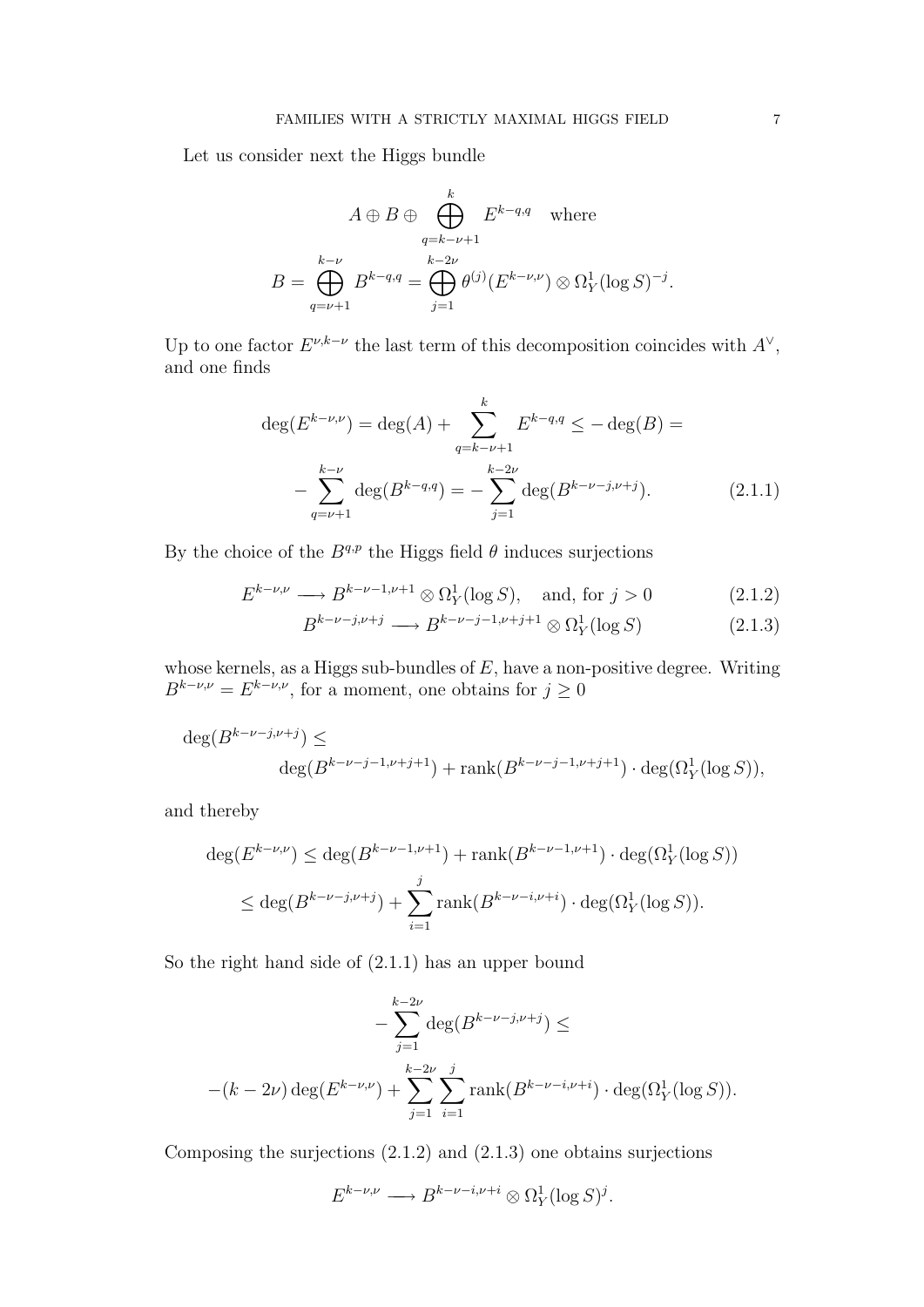In particular rank $(B^{k-\nu-i,\nu+i})$  is smaller than or equal to  $h^{k-\nu,\nu} - h_0^{k-\nu,\nu}$  $_{0}^{\kappa-\nu,\nu}$ . Altogether one obtains

$$
\deg(E^{k-\nu,\nu}) \le
$$
  
 
$$
-(k-2\nu)\deg(E^{k-\nu,\nu}) + \sum_{j=1}^{k-2\nu} \sum_{i=1}^{j} \text{rank}(B^{k-\nu-i,\nu+i}) \cdot \deg(\Omega_Y^1(\log S)) \le
$$
  
 
$$
-(k-2\nu)\deg(E^{k-\nu,\nu}) + \sum_{j=1}^{k-2\nu} \sum_{i=1}^{j} (h^{k-\nu,\nu} - h_0^{k-\nu,\nu}) \cdot \deg(\Omega_Y^1(\log S)) =
$$
  
 
$$
-(k-2\nu)\deg(E^{k-\nu,\nu}) + \sum_{j=1}^{k-2\nu} j \cdot (h^{k-\nu,\nu} - h_0^{k-\nu,\nu}) \cdot \deg(\Omega_Y^1(\log S)) =
$$
  
 
$$
-(k-2\nu)\deg(E^{k-\nu,\nu}) + \frac{(k-2\nu)(k-2\nu+1)}{2}(h^{k-\nu,\nu} - h_0^{k-\nu,\nu}) \cdot \deg(\Omega_Y^1(\log S)),
$$

and

$$
\deg(E^{k-\nu,\nu}) \le \frac{(k-2\nu)}{2} (h^{k-\nu,\nu} - h_0^{k-\nu,\nu}) \cdot \deg(\Omega^1_Y(\log S))
$$

as claimed in a).

If  $\theta \neq 0$  one finds some  $\mu$  satisfying the condition pose in c). The inequality a) for  $\nu = \mu$  implies that  $\deg(\Omega_Y^1(\log S)) > 0$ .

Using a) and b) one finds that d), (i), and d), (ii), are equivalent, and obviously both hold true if  $(E, \theta)$  has a strictly maximal Higgs field.

Since we assume in d) that  $\theta \neq 0$ , c) implies that  $\deg(\Omega_Y^1(\log S)) > 0$ . It remains to show that this condition together with the equations in d), (i), force the Higgs field to be strictly maximal.

By a), for  $\nu = 0, \ldots, \left[\frac{k}{2}\right]$  $\frac{k}{2}$  one finds

$$
\deg(E^{k-\nu,\nu}) \le \frac{k-2\nu}{2} \cdot (h^{k-\nu,\nu} - h_0^{k-\nu,\nu}) \cdot \deg(\Omega_Y^1(\log S)) \le
$$

$$
\frac{k-2\nu}{2} \cdot h^{k-\nu,\nu} \cdot \deg(\Omega_Y^1(\log S)). \tag{2.1.4}
$$

The equations  $d$ ,  $(i)$ , say that both inequalities in  $(2.1.4)$  are equalities, hence  $h_0^{k-\nu,\nu} = 0.$  So/

$$
rank(B^{k-\nu-j-1,\nu+j+1}) = h^{k-\nu,\nu},
$$

and the surjections (2.1.2) and (2.1.3) are isomorphisms. Hence for all  $\nu$ 

$$
\deg(E^{k-\nu,\nu}) = \deg(B^{k-\nu-j,\nu+j}) + j \cdot h^{k-\nu,\nu} \cdot \deg(\Omega^1_Y(\log S)). \tag{2.1.5}
$$

As in the proof of 1.3 the equality (2.1.5) allows recursively to decompose the Higgs bundle  $(E, \theta)$ :

For  $\nu = 0$  choose the sub Higgs bundle  $(F_k, \tau_k)$  of with  $F_k^{k,0} = E^{k,0}$  and with

$$
F_k^{k-j,j} = B^{k-j,j} = \theta^j(E^{k,0}) \otimes \Omega^1_Y(\log S)^{-j}.
$$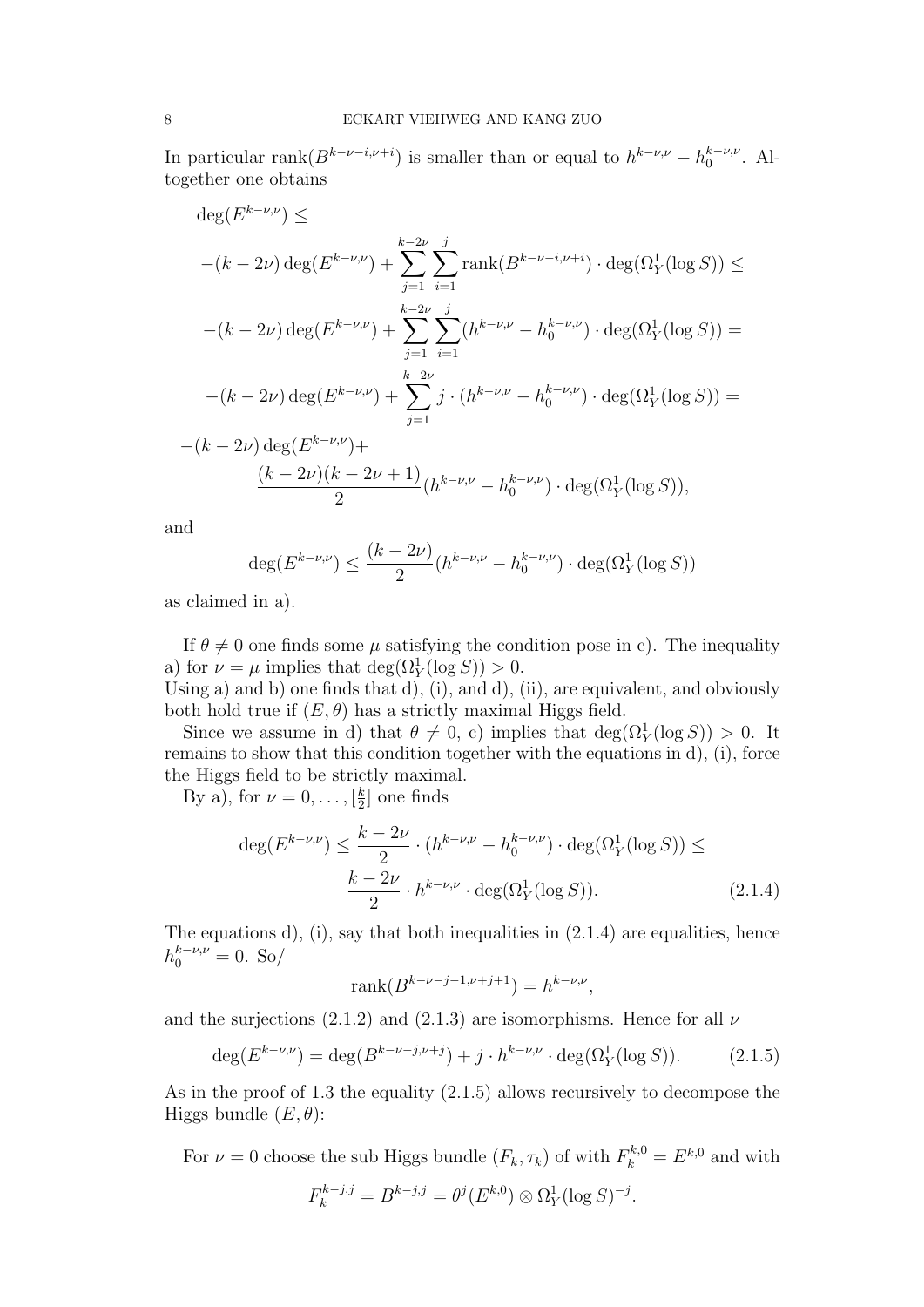By  $(2.1.5)$  and d), (i), for  $\nu = 0$ ,

$$
\deg(F_k) = \sum_{j=0}^k \deg(F_k^{k-j,j}) = (k+1) \cdot \deg(E^{k,0}) - \sum_{j=1}^k j \cdot \deg(\Omega_Y^1(\log S)) =
$$
  

$$
(k+1) \cdot \deg(E^{k,0}) - \frac{k(k+1)}{2}j \cdot \deg(\Omega_Y^1(\log S)) = 0.
$$

By Simpson's Correspondence [13] there exists a decomposition  $X = V_k \oplus W$ , where W is a variation of Hodge structures, concentrated in bidegrees

$$
(k-1,1), \ldots, (1, k-1),
$$

and where  $\mathbb{V}_k$  is strictly maximal and pure of width  $k.$  The Tate twist  $\mathbb{W}(1)$ is a variation of Hodge structures of weight  $k-2$ . If we denote by  $(E_1, \theta_1)$  the corresponding Higgs field, and by  $h_1^{p-1,q-1}$  $_{1}^{p-1,q-1}$  the rank of  $E_1^{p-1,q-1}$  $t_1^{p-1,q-1}$ , then

$$
E^{k-\nu-1,\nu+1} = E_1^{k-2-\nu,\nu} \oplus \theta^{(\nu+1)}(E^{k,0}) \otimes \Omega_Y^1(\log S)^{-\nu-1}
$$
  
and 
$$
h_1^{k-2-\nu,\nu} = h^{k-\nu-1,\nu+1} - h^{k,0},
$$

hence

$$
\sum_{\nu=0}^{\lfloor \frac{k-2}{2} \rfloor} \deg(E_1^{k-2-\nu,\nu}) =
$$
\n
$$
\sum_{\nu=0}^{\lfloor \frac{k-2}{2} \rfloor} \left( \deg(E^{k-\nu-1,\nu+1}) - (\nu+1) \cdot h^{k,0} \cdot \deg(\Omega_Y^1(\log S)) \right) =
$$
\n
$$
\sum_{\nu=1}^{\lfloor \frac{k}{2} \rfloor} \left( \deg(E^{k-\nu,\nu}) - \nu \cdot h^{k,0} \cdot \deg(\Omega_Y^1(\log S)) \right) =
$$
\n
$$
\sum_{\nu=0}^{\lfloor \frac{k}{2} \rfloor} \left( \deg(E^{k-\nu,\nu}) - \nu \cdot h^{k,0} \cdot \deg(\Omega_Y^1(\log S)) \right) - \deg(E^{k,0}).
$$

Using d), (i), for  $\nu = 0$ , and d), (ii), one obtains

$$
\sum_{\nu=0}^{\lfloor \frac{k}{2} \rfloor} \deg(E_1^{k-2-\nu,\nu}) =
$$
\n
$$
\sum_{\nu=0}^{\lfloor \frac{k}{2} \rfloor} \frac{k-2\nu}{2} \cdot (h^{k-\nu,\nu} - h^{k,0}) \cdot \deg(\Omega_Y^1(\log S)) - \deg(E^{k,0}) =
$$
\n
$$
\sum_{\nu=1}^{\lfloor \frac{k}{2} \rfloor} \frac{k-2\nu}{2} \cdot (h^{k-\nu,\nu} - h^{k,0}) \cdot \deg(\Omega_Y^1(\log S)) =
$$
\n
$$
\sum_{\nu=0}^{\lfloor \frac{k-2}{2} \rfloor} \frac{k-2-2\nu}{2} \cdot h_1^{k-2-\nu,\nu} \cdot \deg(\Omega_Y^1(\log S)) =
$$
\n
$$
\sum_{\nu=0}^{\lfloor \frac{k-2}{2} \rfloor} \frac{k-2-2\nu}{2} \cdot h_1^{k-2-\nu,\nu} \cdot \deg(\Omega_Y^1(\log S)).
$$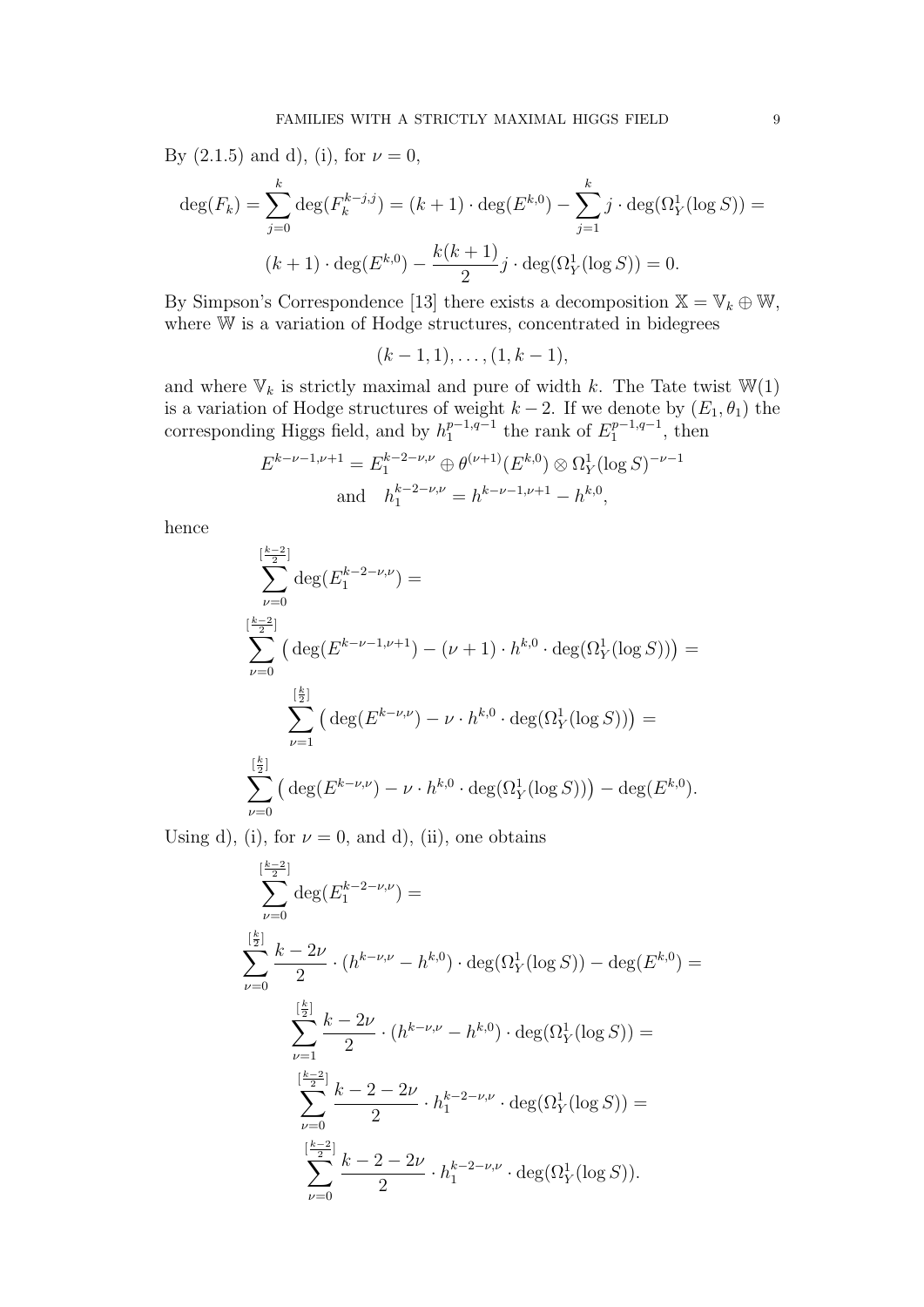Thereby  $\mathbb{W}(1)$  satisfies again the equality d), (ii), hence d), (i) as well, and by induction on the weight of the variation of Hodge structures one obtains the decomposition asked for in 1.1 and 1.2.  $\Box$ 

## 3. Decompositions of Higgs bundles with strictly maximal Higgs fields

As in [16], 1.2 and 1.4, one obtains as a corollary of [13]:

**Proposition 3.1.** Assume that the Higgs field of a polarized  $\mathbb C$  variation of Hodge structures  $X$  of weight k is strictly maximal. Then for each of the strictly maximal pure components  $F_i$  of width i the sheaves  $F_i^{p,k-p}$  $i^{p,\kappa-p}$  are poly-stable.

*Proof.* Recall that  $F_i^{p,k-p}$  $i^{p,k-p}$  ≠ 0 if and only if  $k-i$  is even and  $k-i \leq 2p \leq k+i$ . Since the Higgs field is given by isomorphisms, it is sufficient to show that for  $\bar{p} = \frac{k+i}{2}$  $\frac{+i}{2}$  the sheaf  $F_i^{\bar{p},k-\bar{p}}$  $i^{\bar{p},k-\bar{p}}$  is poly-stable. Let  $\mathcal{A} = \mathcal{A}^{\bar{p},k-\bar{p}}$  be a sub-bundle and define inductively

$$
\mathcal{A}^{p-1,k-p+1} = \tau_i(\mathcal{A}^{p,k-p}) \otimes (\Omega^1_Y(\log S))^{-1} \subset F_i^{p-1,k-p+1}.
$$

Restricting the Higgs field, one finds that

$$
\big(\bigoplus_{p=\bar{p}-i}^{\bar{p}}\mathcal{A}^{p,k-p},\tau_i\big)
$$

is a sheaf, underlying a sub Higgs bundle of  $(F_i, \tau_i)$ . Hence by [13]

$$
\sum_{p=\bar{p}-i}^{\bar{p}} \deg(\mathcal{A}^{p,k-p}) \le \sum_{p=\bar{p}-i}^{\bar{p}} \deg(F_i^{p,k-p}) = 0.
$$
 (3.1.1)

On the other hand,

$$
\sum_{p=\bar{p}-i}^{\bar{p}} \deg(\mathcal{A}^{p,k-p}) = i \cdot \deg(\mathcal{A}) + i \cdot \sum_{p=\bar{p}-i}^{\bar{p}} \text{rank}(\mathcal{A}) \cdot \deg(\Omega_Y^1(\log S)).
$$

Since the same equation holds true for  $F_i^{\bar{p},k-\bar{p}}$  $i^{p,k-p}$  instead of  $A$ , (3.1.1) implies that

$$
\frac{\deg(\mathcal{A})}{\text{rank}(\mathcal{A})} \le \frac{\deg(F_i^{\bar{p}, k - \bar{p}})}{\text{rank}(F_i^{\bar{p}, k - \bar{p}})}.
$$
\n(3.1.2)

Hence  $F_i^{\bar{p},k-\bar{p}}$  $i^{p,k-p}$  is semi-stable. If  $(3.1.2)$  is an equality,

$$
\big(\bigoplus_{p=\bar{p}-i}^{\bar{p}}\mathcal{A}^{p,k-p},\tau\big)
$$

must be a direct factor of  $(F_i, \tau_i)$ , hence A is a direct factor of  $F_i^{\bar{p}, k-\bar{p}}$ i  $\Box$ **Remark 3.2.** Assume that  $Y = \mathbb{P}^1$  and that the Higgs field  $(E, \theta)$  is non-zero. a. The strict maximality of the Higgs field implies by 3.1 that

 $F_i^{\frac{k+i}{2}, \frac{k-i}{2}} = \bigoplus \mathcal{O}_{\mathbb{P}^1}(\nu)$  (3.2.1)

for some  $\nu$ , and that  $2 \cdot \nu = i \cdot (-2 + \# S)$ . If k is odd, hence  $F_i \neq 0$  for some odd number i, one finds  $\#S$  to be even.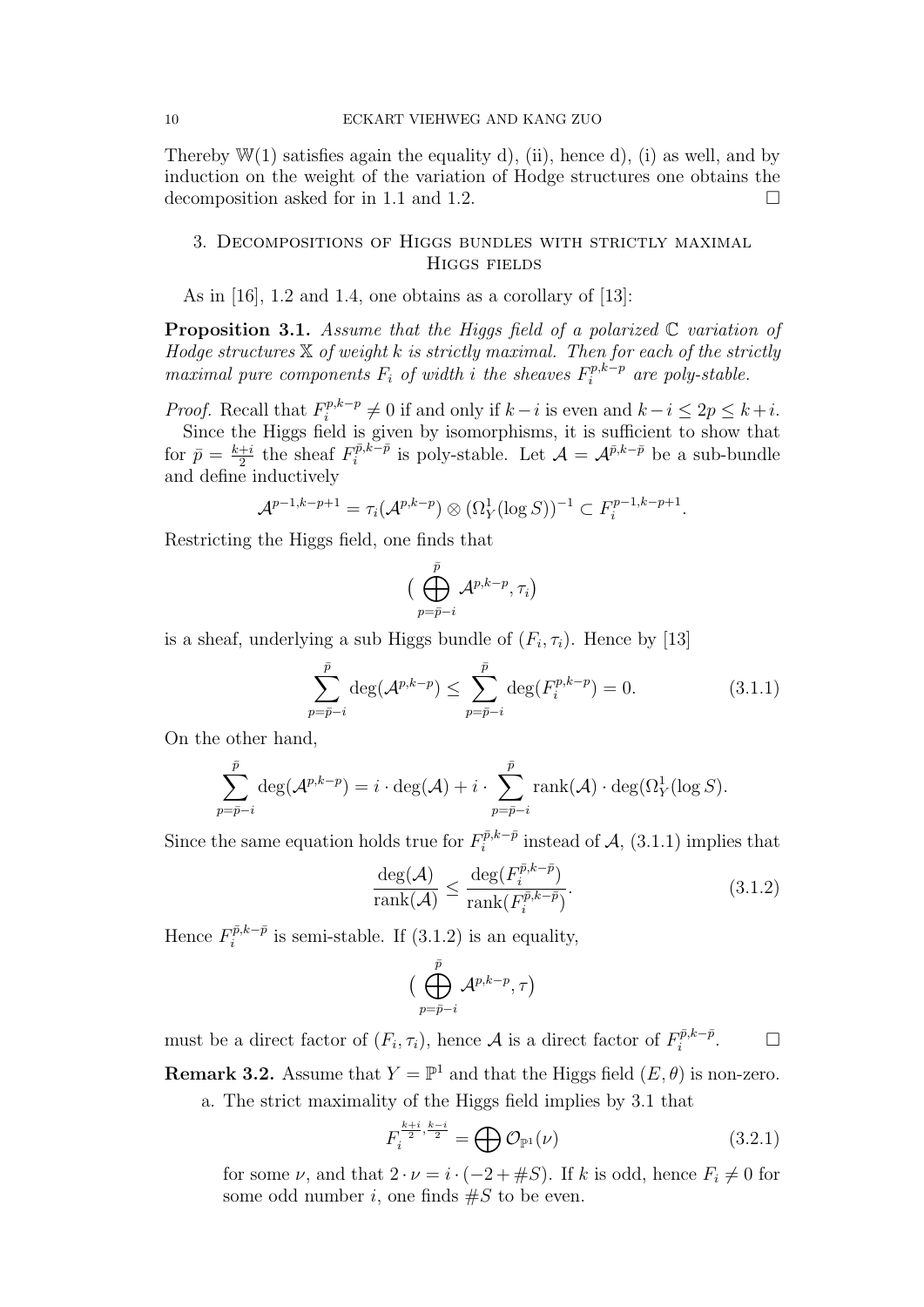b. Independently of k one can always arrange the decomposition in (3.2.1) such that  $(F_i, \tau_i) = \bigoplus (N_i, \rho_i)$  where  $N_i$  is a rank  $i + 1$  Higgs bundle with  $N_i^{p,q}$  $i^{p,q}$  at most one dimensional, and with a strictly maximal pure Higgs field.

**Remark 3.3.** From now on we will frequently assume that  $#S$  is even. If Y is a curve of genus  $q > 0$ , this holds true after replacing Y by an étale covering of degree 2. For  $Y = \mathbb{P}^1$ , and for k odd, this assumption follows from the strict maximality of the Higgs field. For  $Y = \mathbb{P}^1$  and k even, one may have to replace Y by a twofold covering, ramified in two points of S.

If  $\#S$  is even, we call an invertible sheaf  $\mathcal L$  a logarithmic theta characteristic, if there is an isomorphism

$$
\mathcal{L}^2 \stackrel{\simeq}{\longrightarrow} \Omega^1_Y(\log S) \quad \text{or equivalently} \quad \sigma : \mathcal{L} \stackrel{\simeq}{\longrightarrow} \mathcal{L}^{-1} \otimes \Omega^1_Y(\log S).
$$

So  $(\mathcal{L} \oplus \mathcal{L}^{-1}, \sigma)$  is an indecomposable Higgs field of degree zero, hence it corresponds to a local  $\mathbb C$  system  $\mathbb L$ . This system is uniquely determined by Y, up to the tensor product with local systems given by two division points in  $Pic(Y)$ .

Let us fix once for all one of those local systems  $\mathbb L$ . We will regard  $\mathbb L$  as a  $\mathbb C$ variation of Hodge structures of weight 1 and width 1, hence concentrated in bidegrees (1,0) and (0,1). Then  $S^i(\mathbb{L})$  has weight i and width i. Given k with  $k-i$  even, the Tate twist  $S^i(\mathbb{L})(-\frac{k-i}{2})$  $\frac{-i}{2}$ ) is a  $\mathbb C$  variation of Hodge structures of weight  $k$  and width  $i$ .

The components of the Higgs bundle of  $S^{i}(\mathbb{L})(-\frac{k-i}{2})$  $\frac{-i}{2}$  are concentrated in bidegrees  $(p, k - p)$  for

$$
p = \frac{k-i}{2}, \frac{k-i}{2} + 1, \dots, \frac{k+i}{2},
$$

and for  $p = \frac{k+i-2\mu}{2}$  $\frac{1}{2}$  the corresponding component is isomorphic to  $\mathcal{L}^{i-2\mu}$ . The Higgs field is induced by  $\sigma$ , hence an isomorphism, and we will denote it by

$$
S^{i-2\mu}(\sigma) : \mathcal{L}^{i-2\mu} \longrightarrow \mathcal{L}^{i-2\mu-2} \otimes \Omega^1_Y(\log S).
$$

In particular  $S^i(\mathbb{L})\left(-\frac{k-i}{2}\right)$  $\frac{-i}{2}$ ) is strictly maximal and pure.

**Proposition 3.4.** Assume again that  $X$  is a  $C$  variation of Hodge structures of weight k and with a strictly maximal Higgs field. Assume in addition that  $\#S$  is even. Using the notations from 1.4, let  $\mathbb{V}_i$  be the strictly maximal pure component of  $X$  of width i. Then one has decompositions

$$
\mathbb{V}_i = S^i(\mathbb{L})(-\frac{k-i}{2}) \otimes \mathbb{T}_i, \tag{3.4.1}
$$

where each  $\mathbb{T}_i$  is a unitary local system and a  $\mathbb{C}$  variation of Hodge structures *concentrated in bidegree*  $(0, 0)$ .

*Proof.* By assumption  $deg(\Omega_Y^1(\log S))$  is even, hence that we can choose a logarithmic theta characteristic L.

Let  $(F_i, \tau)$  denote the Higgs bundle corresponding to  $V_i$ . The strict maximality of the Higgs field implies that for  $\frac{k-i}{2} < p \le \bar{p} = \frac{k+i}{2}$ 2

$$
\tau^{p,k-p}: F_i^{p,k-p} \longrightarrow F_i^{p-1,k-p+1} \otimes \Omega^1_Y(\log S)
$$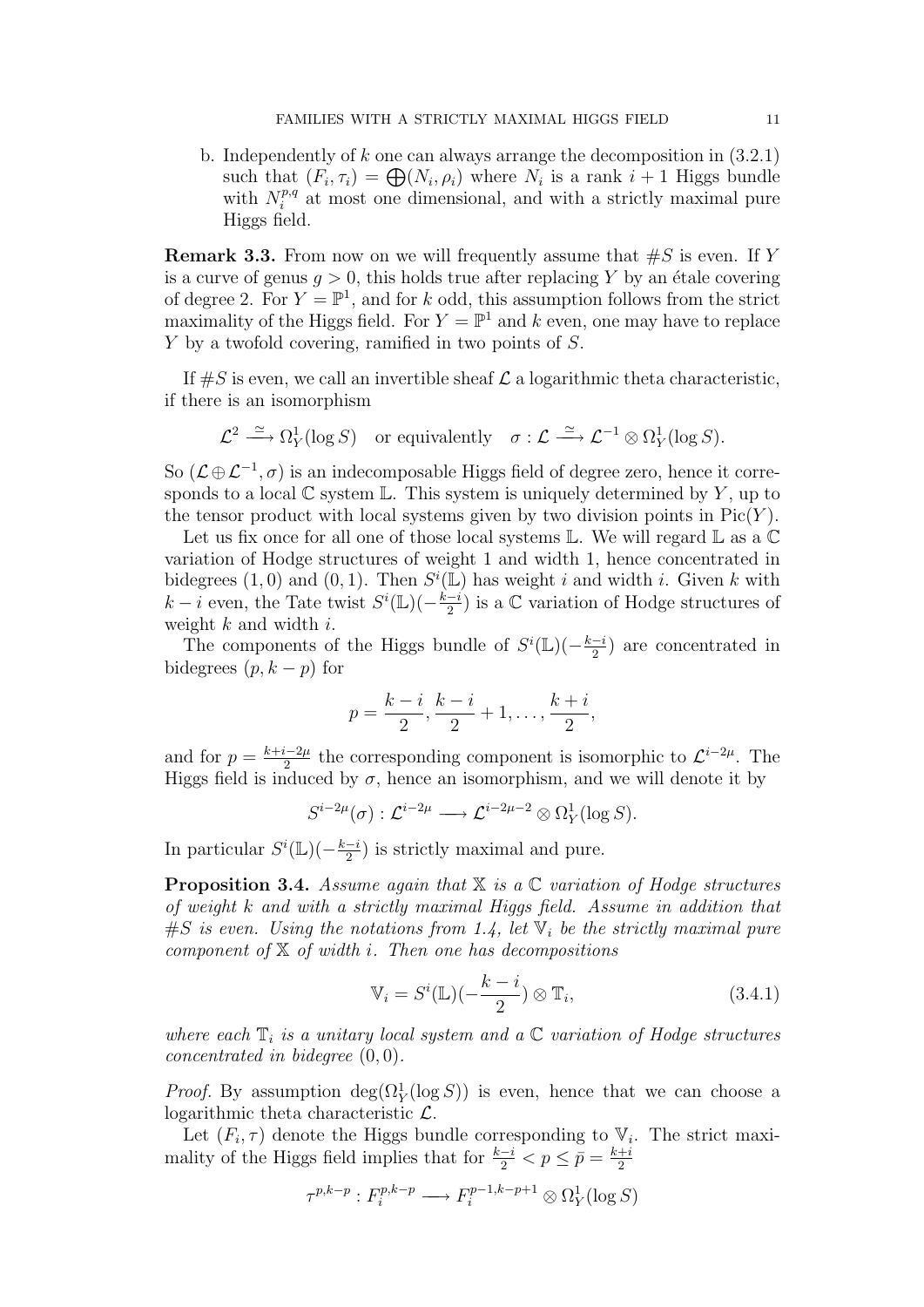is an isomorphism. Let us write  $g$  for the rank of those sheaves. Then  $\det(F_i^{p,k-p})$  $\det_i(F_i^{p-1,k-p+1}) \simeq \det(F_i^{p-1,k-p+1})$  $\mathcal{L}^{p-1,k-p+1}$   $\otimes \mathcal{L}^{2g}$ , and

$$
0 = \sum_{p=\bar{p}-i}^{\bar{p}} \deg(F_i^{p,k-p}) = \sum_{\nu=0}^i \deg(F_i^{\bar{p}-i,k+i-\bar{p}}) \cdot 2\nu g \deg(\mathcal{L}).
$$

One obtains

$$
\deg(F_i^{\bar{p}-i,k+i-\bar{p}}) = -ig \deg(\mathcal{L}), \text{ and } \deg(F_i^{\bar{p},k-\bar{p}}) = ig \deg(\mathcal{L}), \quad (3.4.2)
$$

Choose  $\mathcal{T} = F_i^{\bar{p}, k-\bar{p}} \otimes \mathcal{L}^{-i}$  with trivial Higgs field. 3.1 implies that this sheaf is poly-stable, and by  $(3.4.2)$  its degree is zero. Hence  $(\mathcal{T}, 0)$  corresponds to a unitary  $\mathbb C$  local system  $\mathbb T$ , which we may regard as a  $\mathbb C$  variation of polarized Hodge structures, concentrated in bidegree (0, 0).

The  $\bar{p} - \mu$ ,  $k - \bar{p} + \mu$  component of the Higgs bundle corresponding to the local system  $S^i(\mathbb{L})\left(-\frac{k-i}{2}\right)$  $\frac{-i}{2}$ ) ⊗ T is given by  $\mathcal{L}^{i-2\mu}$  ⊗ T and the Higgs field by  $S^{i-2\mu}(\sigma) \otimes \mathrm{id}_{\mathcal{T}}$ .

The isomorphism  $\tau^{\bar{p}-\mu,k-\bar{p}+\mu}$ , together with  $\Omega_Y^1(\log S) \simeq \mathcal{L}^2$ , induces isomorphisms

$$
\mathcal{T} = F_i^{\bar{p},k-\bar{p}} \otimes \mathcal{L}^{-i} \xrightarrow[\simeq]{\delta_{\mu}} F_i^{\bar{p}-\mu,k-\bar{p}+\mu} \otimes \mathcal{L}^{-i+2\mu)} \xrightarrow[\simeq]{\simeq}
$$
  

$$
F_i^{\bar{p}-\mu-1,k-\bar{p}+\mu+1} \otimes \mathcal{L}^{-i+2(\mu-1)} \xrightarrow[\simeq]{\simeq} F_i^{\bar{p}-i,k+i-\bar{p}} \otimes \mathcal{L}^i.
$$

By the choice of the different isomorphisms

$$
\mathcal{L}^{i-2\mu} \otimes \mathcal{T} \xrightarrow{S^{i-2\mu}(\sigma) \otimes id_{\mathcal{T}}} \mathcal{L}^{i-2(\mu-1)} \otimes \Omega^1_Y(\log S) \otimes \mathcal{T} \downarrow \text{Id}_{\mathcal{L}^{i-2\mu} \otimes \delta_{\mu}} \downarrow \qquad \qquad \downarrow \text{Id}_{\mathcal{L}^{i-2(\mu-1)} \otimes \Omega^1_Y(\log S)} \otimes \delta_{\mu-1}
$$
\n
$$
F_i^{\bar{p}-\mu,k-\bar{p}+\mu} \xrightarrow{\qquad \qquad } \Omega^1_Y(\log S) \otimes F_i^{\bar{p}-\mu-1,k-\bar{p}+\mu+1}
$$

commutes, hence the two Higgs bundles are isomorphic.

**Lemma 3.5.** Assume that  $\mathbb{X}_{\bar{Q}}$  is a variation of  $\bar{Q} \cap \mathbb{R}$  Hodge structures, and that  $X = X_{\bar{Q}} \otimes \mathbb{C}$  has a strictly maximal Higgs field. Assume moreover, that  $\#S$ is even. Then, after replacing  $Y$  by a finite étale covering, the tensor product decomposition in 3.4 can be defined over  $\overline{Q}$ . To be more precise, there exist a  $\mathbb{Q} \cap \mathbb{R}$  local system  $\mathbb{L}_{\bar{\mathbb{Q}} \cap \mathbb{R}}$ , and a unitary  $\mathbb{Q} \cap \mathbb{R}$  local system  $\mathbb{T}_{i\bar{\mathbb{Q}} \cap \mathbb{R}}$  with

$$
\mathbb{V}_{i,\bar{\mathbb{Q}}} = S^{i}(\mathbb{L}_{\bar{\mathbb{Q}}})(-\frac{k-i}{2}) \otimes \mathbb{T}_{i\bar{\mathbb{Q}}} \quad and \quad \mathbb{X}_{\bar{\mathbb{Q}}} = \bigoplus_{i=0}^{\ell} \mathbb{V}_{i,\bar{\mathbb{Q}}}.
$$

*Proof.* By 1.5  $\mathbb{X}_{\bar{\mathbb{Q}}} = \bigoplus_{i=0}^{\ell} \mathbb{V}_{i,\bar{\mathbb{Q}}}$  for some  $\bar{\mathbb{Q}}$  variations of Hodge structures  $\mathbb{V}_{i,\bar{\mathbb{Q}}}$ of width  $i$ , each one with a strictly maximal and pure Higgs field.

Hence we may restrict ourselves to the case that  $\mathbb{X}_{\bar{\mathbb{Q}}} = \mathbb{V}_{i,\bar{\mathbb{Q}}}$ . Then the proof is similar to the one given  $[16]$ , 3.7, ii), a) and b):

Consider for  $j = \frac{k-i}{2}$  $\frac{-i}{2}$  the isomorphism of local systems

$$
\phi: S^i(\mathbb{L})(-j) \otimes \mathbb{T}_i \xrightarrow{\simeq} \mathbb{V}_i
$$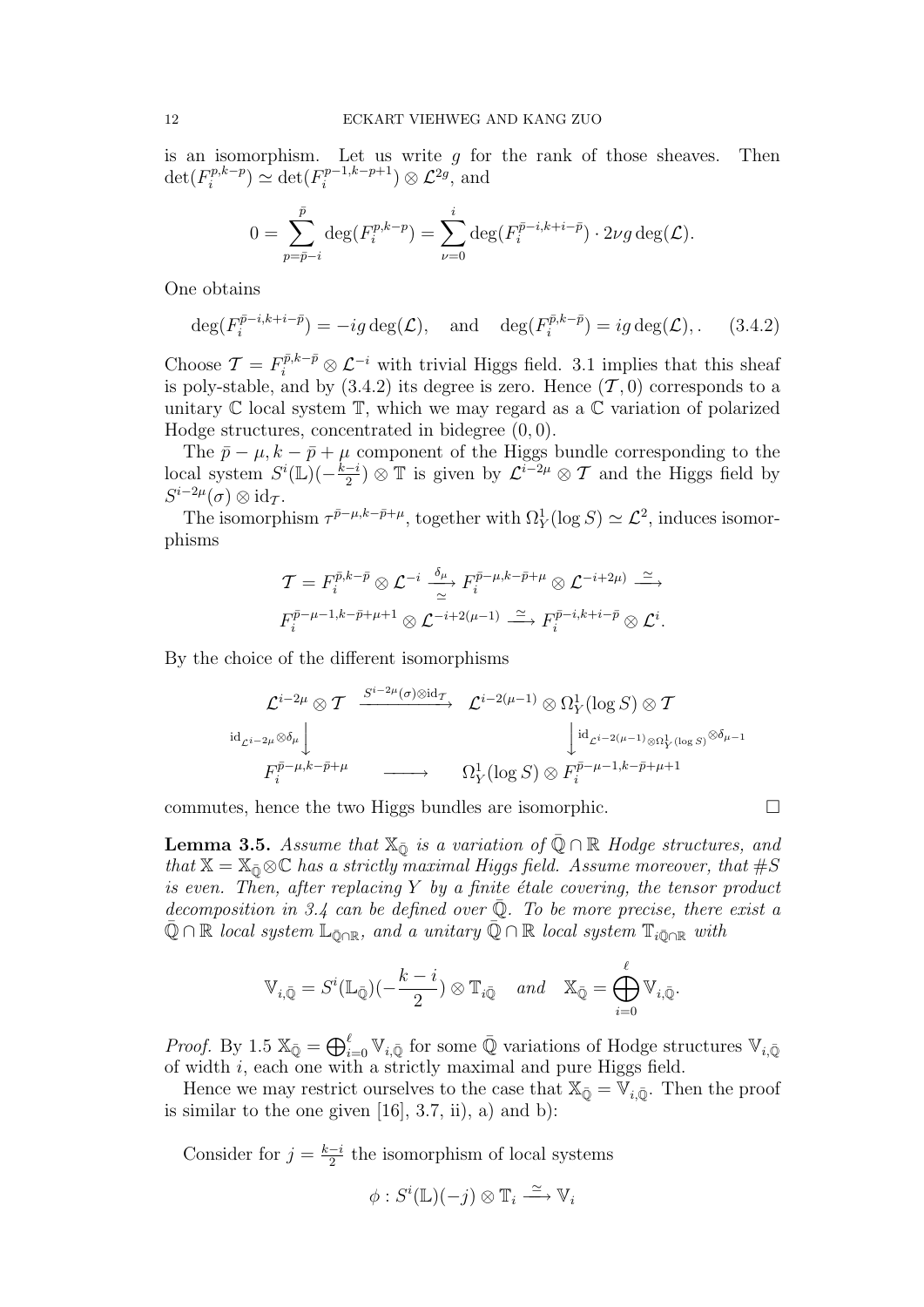and the induced isomorphism

$$
\operatorname{End}_0(S^i(\mathbb{L})(-j) \otimes \mathbb{T}_i) =
$$

 $\operatorname{End}_0(S^i(\mathbb{L})(-j)) \oplus \operatorname{End}_0(\mathbb{T}_i) \otimes \operatorname{End}_0(S^i(\mathbb{L})(-j)) \oplus \operatorname{End}_0(\mathbb{T}_i) \stackrel{\phi^2}{\longrightarrow} \operatorname{End}(\mathbb{V}_i).$ 

Since  $\phi^2 \mathbb{E} \text{nd}_0(\mathbb{T}_i)$  is the unitary part of this decomposition, by [16], 3.3, it is defined over  $\mathbb{Q} \cap \mathbb{R}$ , as well as

$$
\phi^2(\mathbb{E} \mathrm{nd}_0(S^i(\mathbb{L})(-j)) \oplus \mathbb{E} \mathrm{nd}_0(\mathbb{T}_i) \otimes \mathbb{E} \mathrm{nd}_0(S^i(\mathbb{L})(-j)).
$$

The j, -j part of the Higgs field corresponding to  $\phi^2 \text{End}_0(S^i(\mathbb{L})(-j))$  has rank one, and its Higgs field is strictly maximal. Hence  $\phi^2 \text{End}_0(S^i(\mathbb{L})(-j))$  is irreducible, and by [16], 3.2, it is isomorphic to a local system, defined over  $\mathbb{Q}$ . So

$$
\mathbb{T}_i \otimes \mathbb{T}_i \simeq \text{End}(\mathbb{T}_i) \text{ and } S^i(\mathbb{L})(-j) \otimes S^i(\mathbb{L})(-j) \simeq \text{End}(S^i(\mathbb{L})(-j))
$$

are both isomorphic to local systems defined over some real number field  $K'$ .

Consider for  $\nu = 2$  and  $\mu = i$  or  $\nu = g_0$  and  $\mu = 1$  the moduli space  $\mathcal{M}(U, \mathrm{SI}(\nu^{2\mu}))$  of reductive representations of  $\pi(U, *)$  into  $\mathrm{SI}(\nu^{2\mu})$ . It is a quasiprojective variety defined over Q.

$$
S^i(\mathbb{L})(-j) \otimes S^i(\mathbb{L})(-j) \quad (\text{or} \mathbb{T}_i \otimes \mathbb{T}_i)
$$

is defined over  $\overline{Q}$ , which implies that its isomorphism class in  $\mathcal{M}(U, \mathrm{Sl}(\nu^{2\mu}))$  is a  $\mathbb O$  valued point.

The morphism induced by the second tensor product of the  $\mu$ -th symmetric product

$$
\rho: \mathcal{M}(U, \mathrm{Sl}(\nu)) \longrightarrow \mathcal{M}(U, \mathrm{Sl}(\nu^{2\mu}))
$$

is clearly defined over  $\mathbb{Q}$ . As Simpson has shown (see [16], 3.4)  $\rho$  is finite, hence the fibre

$$
\rho^{-1}([S^i(\mathbb{L})(-j) \otimes S^i(\mathbb{L})(-j)]) \quad (\text{or } \rho^{-1}([\mathbb{T}_i \otimes \mathbb{T}_i]))
$$

consists of finitely many  $\overline{\mathbb{Q}}$ -valued points, hence L and  $\mathbb{T}_i$  can both be defined over a number field  $\mathbb{Q}$ .

Finally, passing to an étale covering  $\mathbb L$  and  $\mathbb T_i$  can both be assumed to be defined over R. In fact, the local system  $\overline{L}$  has a strictly maximal Higgs field, hence its Higgs field is of the form  $(\mathcal{L}' \oplus \mathcal{L}'^{-1}, \tau')$  where  $\mathcal{L}'$  is a theta characteristic. Hence it differs from  $\mathcal L$  at most by the tensor product with a two torsion point in  $Pic^0(Y)$ . Replacing Y by an étale covering, we may assume  $\mathbb{L} = \overline{\mathbb{L}}$ . Finally, if  $(\overline{\mathcal{I}_i}, 0)$  denotes the Higgs field of  $\mathbb{T}_i$ , and  $(\overline{\mathcal{I}'_i}, 0)$  the one of  $\bar{\mathbb{T}}_i$ , then  $\mathcal{T}_i \otimes \mathcal{L}^i \simeq F_i^{j,k-j}$  $\mathcal{I}_i^{j,k-j}$ , whereas  $\mathcal{T}'_i \otimes \mathcal{L}^{-i} \simeq F_i^{k-j,j}$  $i^{k-j,j}$ . Since the complex conjugation interchanges  $F_i^{j,k-j}$  $\mathbf{F}_i^{j,k-j}$  and  $F_i^{k-j,j}$  $\mathcal{L}^{k-j,j}_{i}$  as well as  $\mathcal{L}$  and  $\mathcal{L}^{-1}$ , one obtains that  $\overline{\mathbb{T}} = \mathbb{T}$ .

### 4. Rigidity and the special Mumford Tate group

Let us shortly recall the definition of the special Mumford-Tate group (called Hodge group in  $[8]$  and  $[9]$ , see also  $[2]$  and  $[12]$ ). For a general fibre F consider the Hodge structure  $H^k(F, \mathbb{Q})$ . The special Mumford-Tate group  $Hg(F)$  is defined in as the largest  $\mathbb Q$  algebraic subgroup of  $\mathrm{Gl}(H^k(F,\mathbb Q))$ , which leaves all Hodge tensors invariant, i.e. all elements

$$
\eta \in \left[ \left( \bigotimes^m H^k(F, \mathbb{Q}) \right) \otimes \left( \bigotimes^{m'} H^k(F, \mathbb{Q})^{\vee} \right) \right]^{\frac{k(m-m')}{2}, \frac{k(m-m')}{2}}.
$$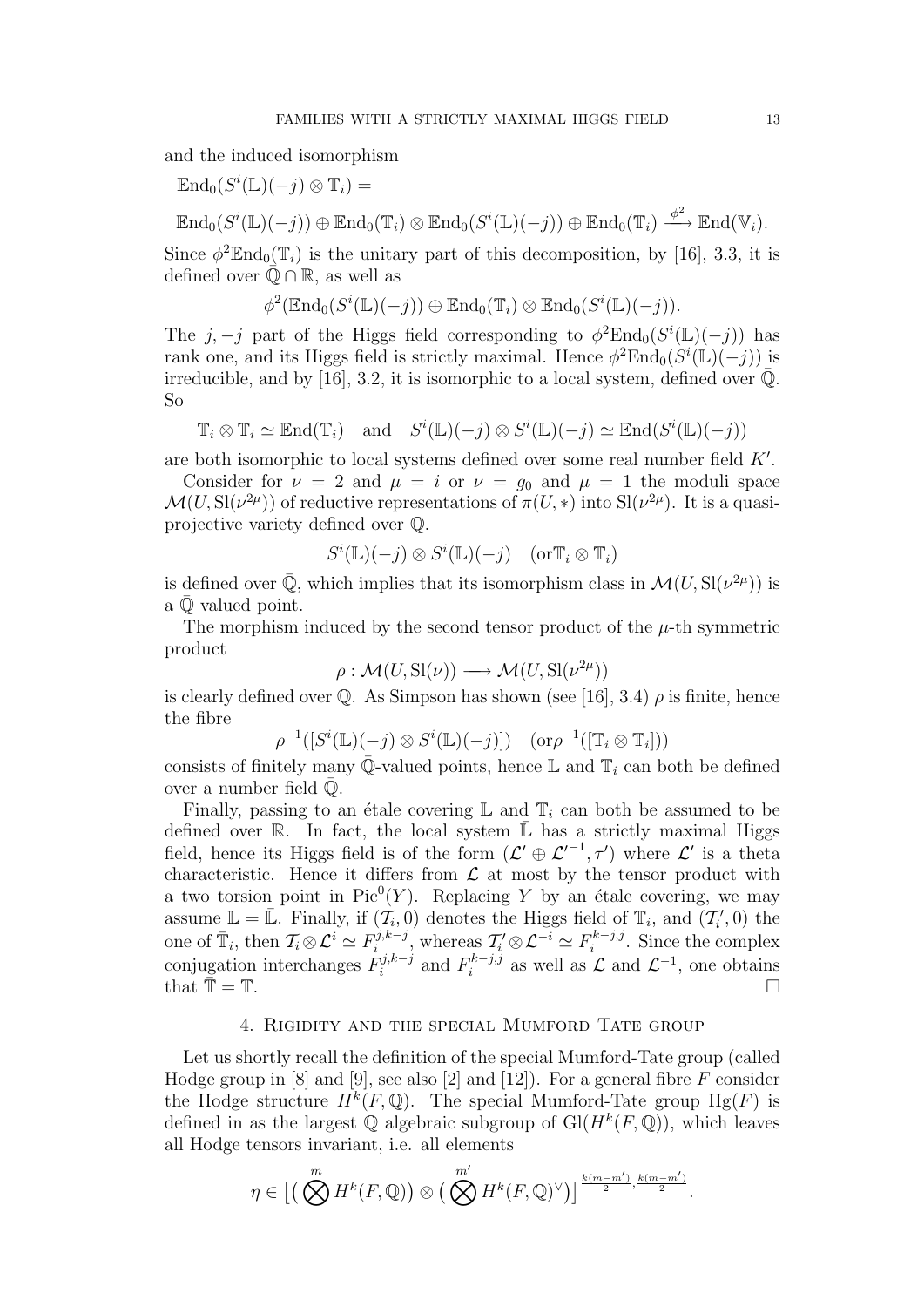$Hg(F)$  is a reductive group.

For a smooth family of manifolds  $f: X_0 \to U$  with  $F = f^{-1}(y)$  for some  $y \in U$ , and for the corresponding Q variation of polarized Hodge structures  $R^k f_* \mathbb{Q}_{X_0}$ , consider Hodge tensors  $\eta$  on F which remain Hodge tensors under parallel transform. One defines the special Mumford-Tate group  $Hg(R^kf_*\mathbb{Q}_{X_0})$ as the largest  $\mathbb Q$  subgroup which leaves all those Hodge cycles invariant ([2],  $\S7$ , or [12], 2.2).

## Lemma 4.1.

- a. Hg $(R<sup>k</sup>f_*\mathbb{Q}_{X_0})$  coincides for all y' in an open dense subset of U with the special Mumford-Tate group  $Hg(f^{-1}(y'))$ . In particular it is reductive.
- b. Let  $G^{\text{Mon}}$  denote the smallest reductive  $\mathbb Q$  subgroup of  $\text{Gl}(H^k(F,\mathbb R)),$ containing the image  $\Gamma$  of the monodromy representation

$$
\gamma: \pi_0(U) \longrightarrow Gl(H^k(F, \mathbb{R})).
$$

Then the connected component  $G_0^{\text{Mon}}$  of one inside  $G^{\text{Mon}}$  is a subgroup of  $Hg(R^1f_*\mathbb{Q}_{X_0})$ .

c. If  $\#S$  is even and if  $R^kf_*\mathbb{C}_{X_0}$  has a strictly maximal Higgs field

$$
G_0^{\text{Mon}} = \text{Hg}(R^k f_* \mathbb{Q}_{X_0}).
$$

Recall that the assumption in 4.1, c), implies that the unitary part  $\mathbb{U} = \mathbb{V}_0$ of  $R^k f_* \mathbb{C}_{X_0}$  is either trivial, or for k even concentrated in bidegree  $(\frac{k}{2}, \frac{k}{2})$  $\frac{k}{2}$ .

*Proof.* a) has been verified in [12], 2.3. As explained in [2],  $\S7$ , or [12], 2.4, the Mumford-Tate group contains a subgroup of  $\Gamma$  of finite index. The same argument works for the special Mumford-Tate and b) holds true.

Since the special Mumford-Tate group is reductive, part a) implies that  $Hg(R^k f_* \mathbb{Q}_{X_0})$  is reductive. So

$$
G_0^{\text{Mon}} \subset \text{Hg}(R^k f_* \mathbb{Q}_{X_0})
$$

is an inclusion of reductive groups. The proof of 3.1, (c), in [3] carries over to show that both groups are equal, if they leave the same tensors

$$
\eta \in \left( \bigotimes^m H^k(F, \mathbb{Q}) \right) \otimes \left( \bigotimes^{m'} H^k(F, \mathbb{Q})^{\vee} \right)
$$

invariant. Hence for c) one just has to verify, that such a tensor  $\eta$  can only be invariant under  $G_0^{\text{Mon}}$  or under  $\Gamma$ , if it is of bidegree  $(\frac{k(m-m')}{2})$  $\frac{(m-m')}{2}, \frac{k(m-m')}{2}$  $\frac{(-m')}{2}$ ).

For  $\eta \in (\mathbb{Q}^m H^k(F, \mathbb{Q})) \otimes (\mathbb{Q}^{m'} H^k(F, \mathbb{Q})^{\vee}),$  invariant under  $\Gamma$ , let  $\tilde{\eta}$  be the corresponding global section of

$$
\mathbb{V}(m,m')_{\mathbb{Q}} = \big(\bigotimes^{m} (R^{k} f_{*} \mathbb{Q}_{X_{0}})\big) \otimes \big(\bigotimes^{m'} (R^{k} f_{*} \mathbb{Q}_{X_{0}})^{\vee} \big).
$$

By 3.4 one has a decomposition

$$
R^k f_* \mathbb{C}_{X_0} = \bigoplus_{i=0}^{\ell} \mathbb{V}_i \simeq \bigoplus_{i=0}^{\ell} \left( S^i(\mathbb{L}) \left( -\frac{k-i}{2} \right) \otimes \mathbb{T}_i \right),
$$

where  $\mathbb{T}_i$  is a unitary local system and a  $\mathbb{C}$  variation of Hodge structures concentrated in bidegree  $(0,0)$ , and where  $S^{i}(\mathbb{L})(-\frac{k-i}{2})$  $\frac{-i}{2}$ ) has a strictly maximal Higgs field of width  $i$ . In order to prove c) it remains to verify for

$$
\mathbb{V}(m,m')=\mathbb{V}(m,m')_{\mathbb{Q}}\otimes_{\mathbb{Q}}\mathbb{C}:
$$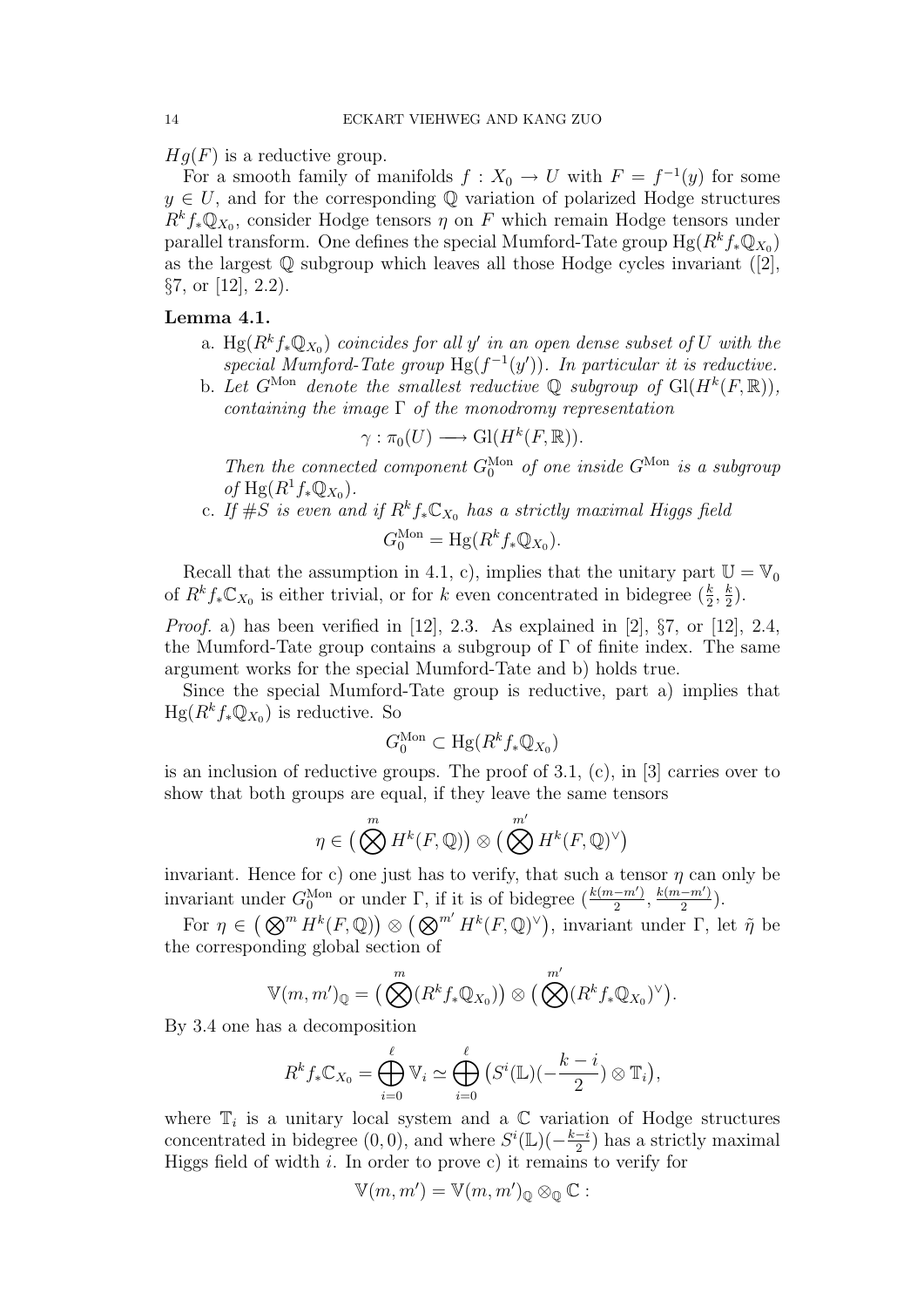Claim 4.2.  $H_0(U, \mathbb{V}(m, m'))^{p,q} = 0$  for  $(p, q) \neq (\frac{k(m-m')}{2})$  $\frac{(m-m')}{2}, \frac{k(m-m')}{2}$  $\frac{(-m)}{2}$ ).

*Proof.* By [6], page 80,  $V(m, m')$  decomposes in a direct sum of local sub systems, each of which is a tensor product of Schur functors  $\mathcal{S}_{\lambda}$ , for certain partitions  $\lambda$ , applied to one of the local systems  $\mathbb{U}$ ,  $\mathbb{U}^{\vee}$ ,  $\mathbb{L}$ ,  $\mathbb{L}^{\vee}$ ,  $\mathbb{T}_i$ , and  $\mathbb{T}_i^{\vee}$ , for  $i = 1, \ldots, \ell$ .

Since  $\mathbb L$  is of rank two, and since  $\mathbb L$  is self dual, the only possible Schur functors with  $\mathbb{S}_{\lambda}(\mathbb{L})$  or  $\mathbb{S}_{\lambda}(\mathbb{L}^{\vee})$  non zero, are isomorphic to  $S^{\nu}(\mathbb{L})$ , for  $\nu \geq 0$ . They all have a strictly maximal and pure Higgs field of width  $> 0$ , except of  $S^{0}(\mathbb{L}) \simeq (\wedge^{2}(\mathbb{L}))^{a}$ . In fact, as a variation of Hodge structures, the latter will always be concentrated in some bidegree  $(\iota_1, \iota_1)$ .

Note furthermore that all  $\mathbb{S}_{\lambda}(\mathbb{U}), \widetilde{\mathbb{S}}_{\lambda}(\mathbb{U}^{\vee}), \widetilde{\mathbb{S}}_{\lambda}(\mathbb{T}_i)$  or  $\mathbb{S}_{\lambda}(\mathbb{T}^{\vee})$  are unitary of bidegree  $(\iota_2, \iota_2)$ , for some  $\iota_2$ . The same remains true for all their tensor products.

Consider a typical direct factor

$$
\mathbb{M} = S^{\nu}(\mathbb{L}) \otimes \mathbb{S}_{\lambda_0}(\mathbb{U}) \otimes \mathbb{S}_{\lambda'_0} \otimes \bigotimes_{i=1}^{\ell} (\mathbb{S}_{\lambda_i}(\mathbb{T}_i) \otimes \mathbb{S}_{\lambda'_i}(\mathbb{T}_i^{\vee}))
$$

of  $V(m, m')$ . Taking the tensor product of a local system with a strictly maximal pure Higgs field with a unitary local system, one obtains again a local system with a strictly maximal pure Higgs field. Since a variation of Hodge structures of weight  $> 0$  and with a strictly maximal pure Higgs field can not have any global section, one finds that  $H^0(U, M) = 0$ , except for  $\nu = 0$ . In the latter case, seen as a variation of Hodge structures, M is concentrated in bidegree  $(\iota, \iota)$ , hence  $H^0(U, M)$ , as well.

**Lemma 4.3.** Let  $f : X \rightarrow Y$  be a non-isotrivial semi-stable family of ndimensional varieties, with  $X_0 \rightarrow U = Y \setminus S$  smooth. Assume that for a general fibre F of f the local Torelli theorem holds true. If  $R^n f_* \mathbb{C}_{X_0}$  has a strictly maximal Higgs field, then  $f : X \rightarrow Y$  is rigid, i.e. there exists no non-trivial smooth deformations  $\tilde{f} : \tilde{X}_0 \to U \times T$  of  $f : X_0 \to U$ .

Proof. By [5] (see also [10]) the rigidity follows from the vanishing of

 $\text{End}(R^n f_* \mathbb{C}_{X_0})^{-1,1}.$ 

Using the notation introduced in the proof of 4.1, this group is

$$
H^0(U, \mathbb{V}(1,1))^{-1,1} \quad \text{for} \quad \mathbb{V}(1,1) = R^n f_* \mathbb{C}_{X_0} \otimes R^n f_* \mathbb{C}_{X_0}^{\vee},
$$
  
hence zero by 4.2.

5. SPLITTING OVER  $\mathbb{Q}$  for  $S \neq \emptyset$ 

As in  $[16]$  we will show in this section that, replacing Y by an étale covering (or by a degree two covering ramified in two points for  $Y = \mathbb{P}^1$ ), the local system L can be defined over  $\mathbb Q$  and that the unitary local systems  $\mathbb T_i$  in 3.4 can be assumed to be trivial, i.e. a direct sum of copies of C. We will need the following well known property of the trace.

**Proposition 5.1.** Fixing a natural number  $n \in \mathbb{N}$ , there exists a polynomial  $p_n(t) \in \mathbb{Z}[t]$  of degree n and with the leading coefficient 1, such that

$$
\operatorname{tr}(\operatorname{Sym}^n(M)) = p_n(\operatorname{tr}(M)), \quad \text{for all} \quad M \in \operatorname{Sl}_2(\mathbb{C}).
$$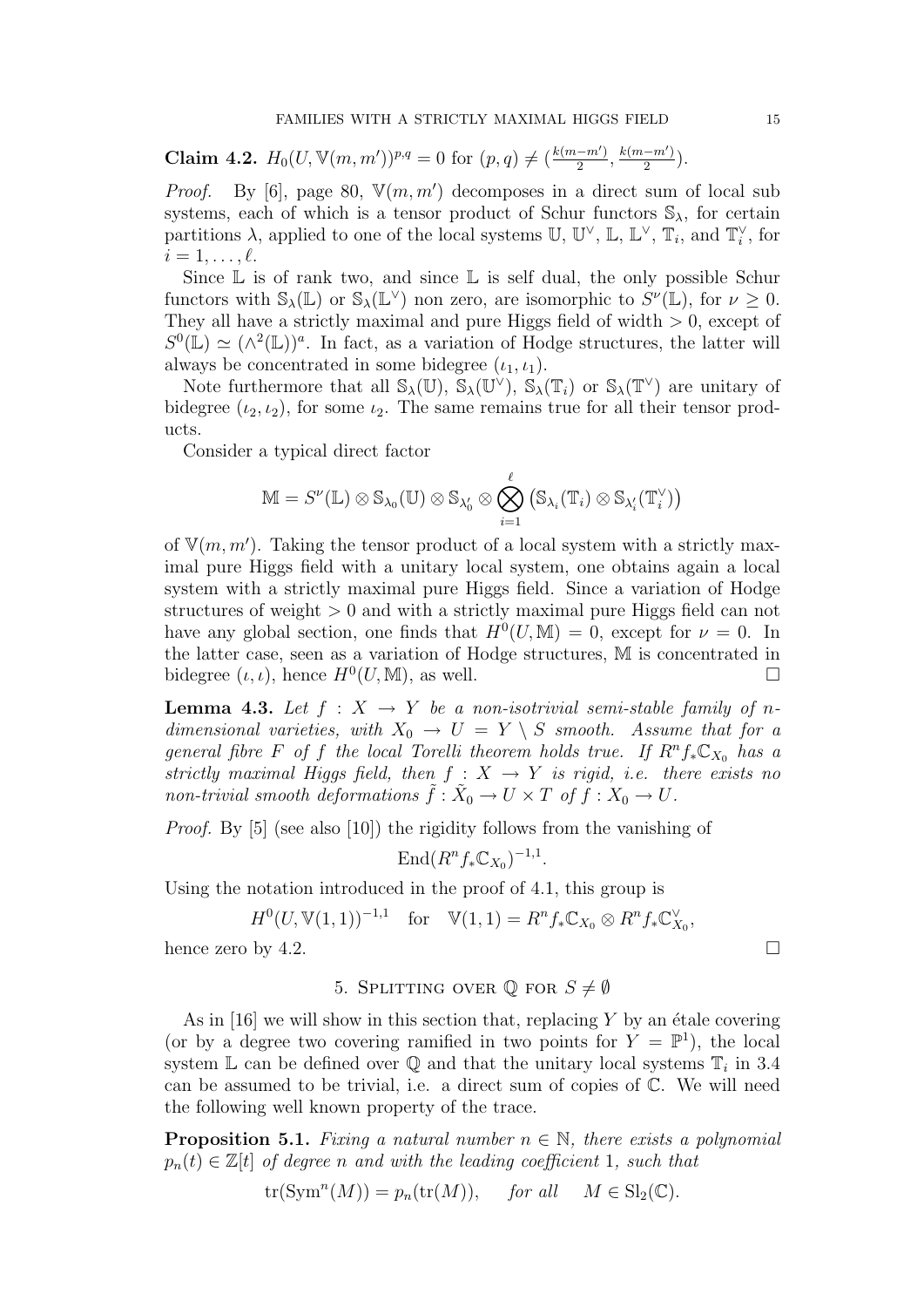Proof. We may assume M is of Jordan normal form

$$
\left[\begin{array}{cc} \lambda & \alpha \\ 0 & \lambda^{-1} \end{array}\right],
$$

which acts on a two dimensional vector space V over  $\mathbb C$  with a basis  $\{x, y\}$  by

$$
\begin{bmatrix} x \\ y \end{bmatrix} \mapsto \begin{bmatrix} \lambda & \alpha \\ 0 & \lambda^{-1} \end{bmatrix} \begin{bmatrix} x \\ y \end{bmatrix}.
$$

Using the basis  $\{x^n, x^{n-1}y, x^{n-2}y^2, ..., y^n\}$  for Sym<sup>n</sup>V one finds

$$
\operatorname{tr}(\operatorname{Sym}^n(M)) = \lambda^n + \lambda^{n-2} + \lambda^{n-4} + \ldots + \lambda^{-n}.
$$

It is easy to see there exist integers  $a_{n-1}, a_{n-2}, ..., a_0 \in \mathbb{Z}$  such that  $\forall \lambda \in \mathbb{C}^*$ 

$$
\lambda^{n} + \lambda^{n-2} + \lambda^{n-4} + \dots + \lambda^{-n} =
$$
  

$$
(\lambda + \lambda^{-1})^{n} + a_{n-1}(\lambda^{n-1} + \lambda^{(n-1)-2} + \dots + \lambda^{-(n-1)}) +
$$
  

$$
a_{n-2}(\lambda^{n-2} + \lambda^{(n-2)-2} + \dots + \lambda^{-(n-2)}) + \dots + a_0 =
$$
  

$$
(\text{tr}(M))^{n} + a_{n-1}\text{tr}(\text{Sym}^{n-1}(M)) + a_{n-2}\text{tr}(\text{Sym}^{n-2}(M)) + \dots + a_0.
$$

The proposition follows by induction on  $n$ .

**Theorem 5.2.** Assume that  $S = Y \setminus U \neq \emptyset$ , that  $\#S$  is even, and that  $\mathbb{X}_{\mathbb{Q}}$ is a non-constant polarized Q variation of Hodge structures of weight k with unipotent monodromies around all  $s \in S$ . If  $\mathbb{X} = \mathbb{X}_{\mathbb{Q}} \otimes \mathbb{C}$  has a strictly maximal Higgs field, then, after replacing  $Y$  by an étale covering, there exists a rank 2 polarized Z− variation of Hodge structures L with an Q-Hodge isometry

$$
\mathbb{X}_{\mathbb{Q}} \simeq \bigoplus_{i=0}^{[\frac{k}{2}]} S^{k-2i}(\mathbb{L}_{\mathbb{Q}})(-i)^{\oplus h^{k-i,i}-h^{k-i+1,i-1}}, \tag{5.2.1}
$$

where  $h^{k-i,i}$  denote the Hodge numbers of  $X$ .

Recall that the definition of a strictly maximal Higgs field implies that

$$
h^{k-i+1,i+1} \le h^{k-i,i},
$$

for  $i = 0, ..., \lceil \frac{k}{2} \rceil$  $\frac{k}{2}$ . So the exponents in 5.2.1 are all non negative.

Proof of 5.2. By Definition 1.1 and by Proposition 3.4 we have a decomposition

$$
\mathbb{X} = \mathbb{X}_{\mathbb{Q}} \otimes \mathbb{C} = \bigoplus_{i=0}^{\left[\frac{k}{2}\right]} \mathbb{V}_{k-2i} = \bigoplus_{i=0}^{\left[\frac{k}{2}\right]} S^{k-2i}(\mathbb{L})(-i) \otimes \mathbb{T}_{k-2i}.
$$
 (5.2.2)

The local system  $X \otimes X$  decomposes in a direct sum

$$
\mathbb{V}_{k-2i} \otimes \mathbb{V}_{k-2j} = S^{k-2i}(\mathbb{L})(-i) \otimes S^{k-2j}(\mathbb{L})(-j) \otimes \mathbb{T}_{k-2i} \otimes \mathbb{T}_{k-2j} \qquad (5.2.3)
$$

for all pair  $i, j \in \{0, \ldots, \lceil \frac{k}{2} \rceil \}$  $\left\{\frac{k}{2}\right\}$ . Since  $\det(\mathbb{L}) = \mathbb{C}$ , for  $i \leq j$  Pieri's formula (see [6], 6.16, and 6.9) implies that

$$
S^{k-2i}(\mathbb{L})(-i) \otimes S^{k-2j}(\mathbb{L})(-j) = S^{2k-2i-2j}(\mathbb{L})(-i-j) \oplus (5.2.4)
$$
  

$$
S^{2k-2i-2j-2}(\mathbb{L})(-i-j-1) \oplus \cdots \oplus S^{-2i+2j}(\mathbb{L})(-i+j).
$$

For  $a > 0$  the polarized variation of Hodge structures  $S^{2a}(\mathbb{L})(-a)$  have a strictly maximal pure Higgs field, as well as their tensor product with a unitary local system, concentrated in one bidegree  $(\iota, \iota)$ . So the only unitary sub local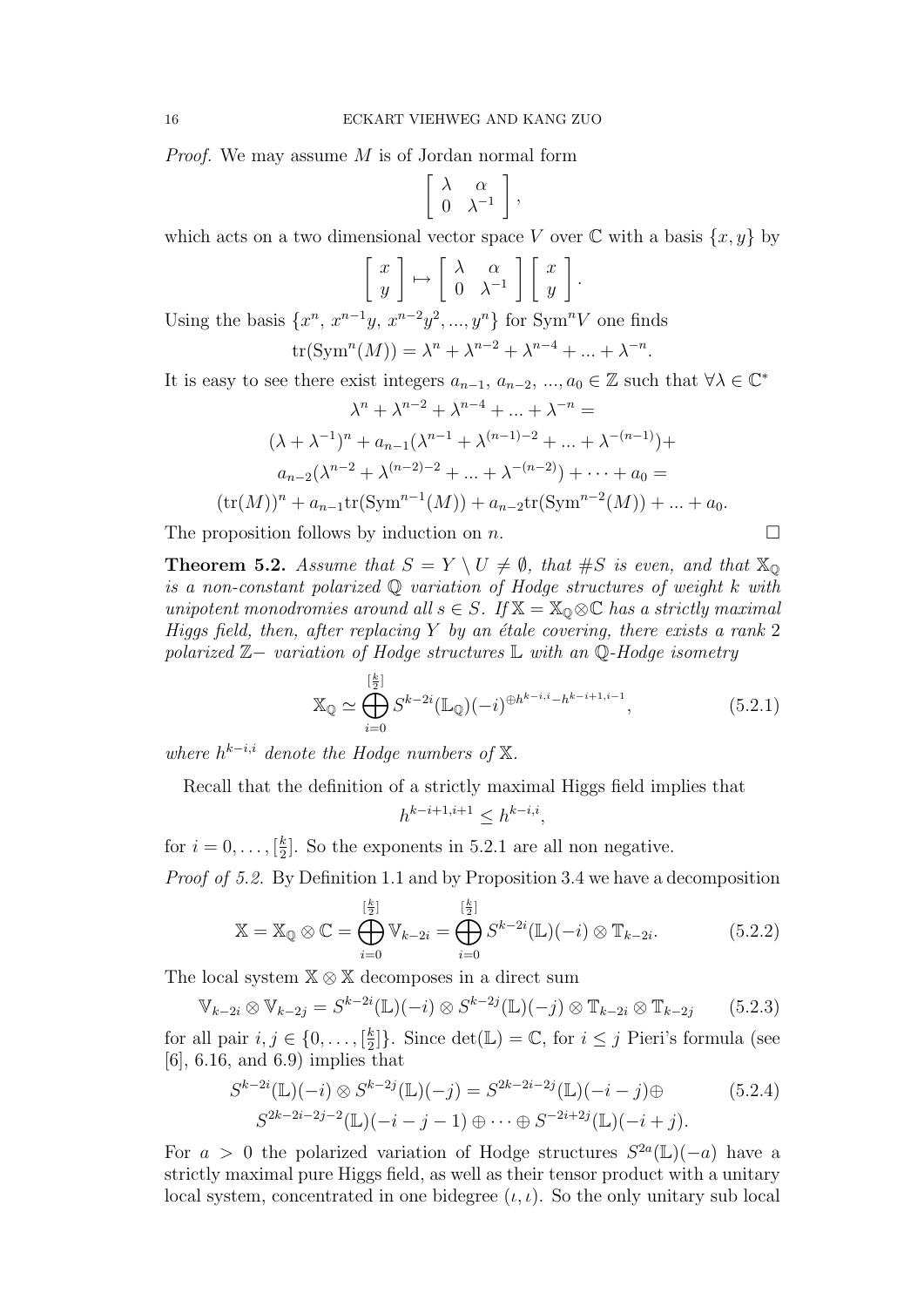systems of  $X \otimes X$  are contained in  $\mathbb{V}_{k-2i} \otimes \mathbb{V}_{k-2i}$  and they are of the form  $\mathbb{T}_{k-2i} \otimes \mathbb{T}_{k-2i}$ . By [16], 3.3,

$$
\mathbb{T} = \bigoplus_{i=0}^{[\frac{k}{2}]} \mathbb{T}_{k-2i} \otimes \mathbb{T}_{k-2i}
$$

comes from a direct factor of  $X_K = X_0 \otimes K$  for some number field K. Since  $S \neq \emptyset$ , the argument used to prove [16], 4.1, carries over to show that on can even choose  $K = \mathbb{Q}$ , and that  $\mathbb{T}$  admits an  $\mathbb{Z}$ -structure. Since the eigenvalues of the local monodromies of  $X$  around  $S$  are all equal to 1, the local monodromies of  $\mathbb T$  around S are all identity. Hence,  $\mathbb T$  extends to a unitary local system on Y, say of rank  $\kappa$ . The representation defining  $\mathbb T$  can be written as

$$
\rho : \pi_1(U, *) \to \pi_1(Y, *) \to \mathrm{Gl}(\kappa, \mathbb{Q})
$$

and  $\rho$  factors through a finite quotient of  $\pi_1(Y, *)$ . Replacing Y by a finite covering, we may assume that  $\rho$  is trivial, hence that  $\mathbb{T}_{k-2i} \otimes \mathbb{T}_{k-2i}$  is trivial for all *i*. Writing  $\kappa_{k-2i}$  for the rank of  $\mathbb{T}_{k-2i}$ , hence

$$
\kappa_{k-2i} = h^{k-i,i} - h^{k-i+1,i-1}
$$

the tensor product induces a map

$$
Gl(\kappa_{k-2i}, \mathbb{C}) \to Gl(\kappa_{k-2i}^2, \mathbb{C})
$$

with finite kernel, hence we may assume, replacing  $Y$  again by some étale cover, that  $\mathbb{T}_{k-2i}$  is trivial, for all *i*.

Let us consider again the decompositions in  $(5.2.2)$ ,  $(5.2.3)$  and  $5.2.4$ ). They imply, that for some  $n > 0$  the local system  $S<sup>n</sup>(\mathbb{L})$  is a sub system of  $\mathbb{X} \times \mathbb{X}$ which is defined over Q.

We need to show  $\mathbb L$  is isomorphic to a rank two local system admitting an Z-structure. Using the trace formula in Proposition 5.1 one sees that  $tr(\mathbb{L})$  is contained the ring of algebraic integers  $\mathcal{O}_K$  of an algebraic number field  $K \subset \mathbb{C}$ . By the argument used in the proof of Proposition 5.5 in [16] one shows further that  $\sigma(\text{tr}(\mathbb{L}))$  is bounded for any embedding  $\sigma: K \to \mathbb{C}$  unequal to the identity. So applying Takeuchi's Theorem (see Theorem 5.3 and Proposition 5.5 in [16]) one obtains:

i.  $\mathbb L$  is derived from a quaternion algebra A over a totally real number field  $F$  with  $d$  distinct embeddings

$$
\sigma_1 = \mathrm{id}, \, \sigma_2, \ldots, \sigma_d : F \longrightarrow \mathbb{R}.
$$

ii. For  $1 \leq i \leq d$  there exists R-isomorphism

 $\rho_1: A^{\sigma_1} \otimes \mathbb{R} \simeq M(2, \mathbb{R}), \text{ and } \rho_i: A^{\sigma_i} \otimes \mathbb{R} \simeq \mathbb{H}, \text{ for } 2 \leq i \leq d.$ 

iii. The representation  $\Gamma_{\mathbb{L}} : \pi_1(Y, *) \to \mathrm{Sl}(2, \mathbb{R})$  defining the local system L factors like

 $\pi_1(Y,*) \stackrel{\simeq}{\longrightarrow} \Gamma \subset \rho_1(\mathcal{O}^1) \longrightarrow \text{Sl}(2,\mathbb{R} \cap \bar{\mathbb{Q}}) \subset \text{Sl}(2,\mathbb{R}),$ 

and  $Y \simeq \mathcal{H}/\Gamma$ , where  $\mathcal{O}^1$  is the group of units in an order  $\mathcal{O} \subset A$  over  $F$ , and where  $H$  denotes the upper half plane.

iv.  $F($  $\sqrt{a}$ ) is a field of definition for L, for some  $a \in F$ .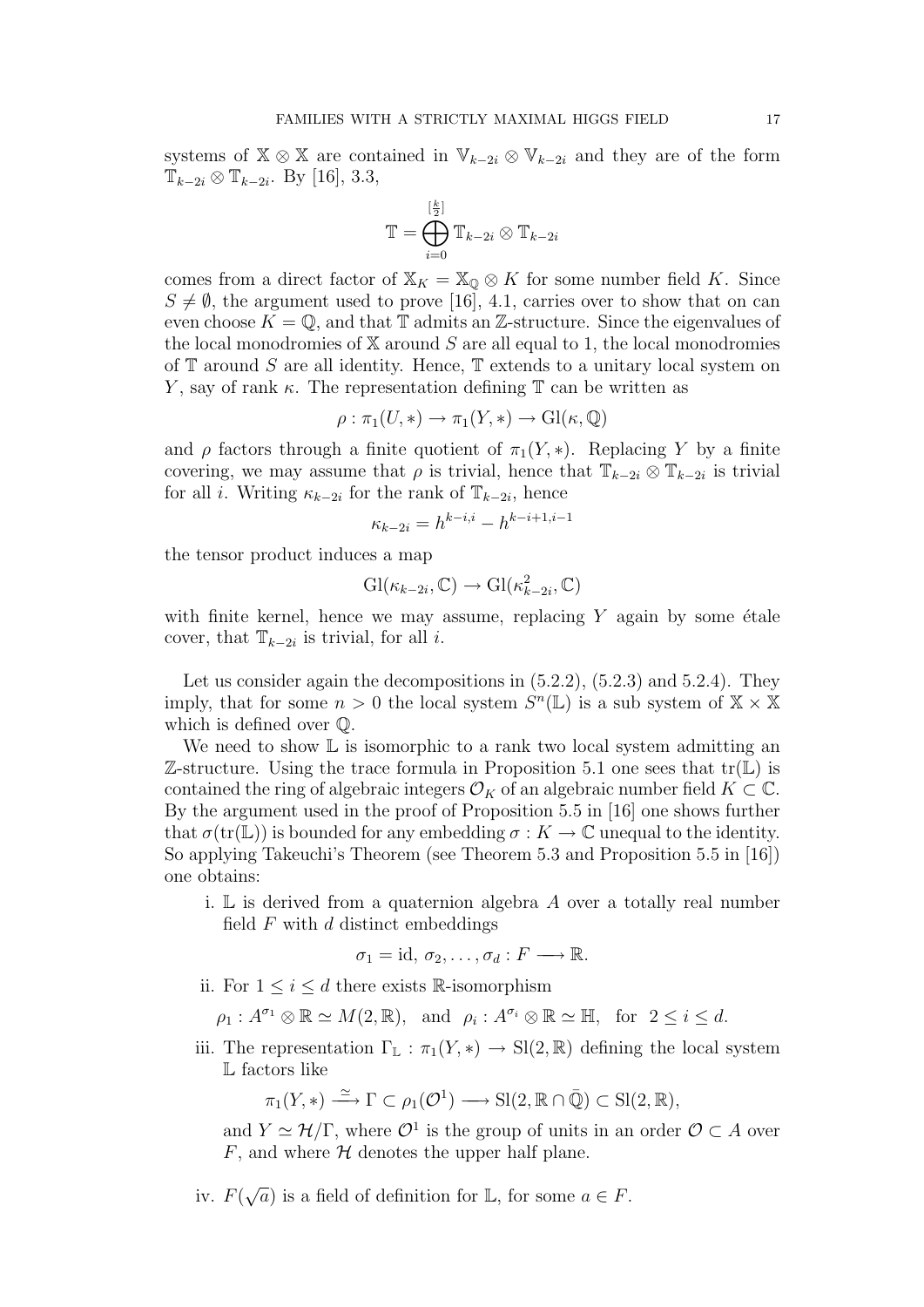v. If  $\tau_i$ ,  $1 \leq i \leq d$  are extensions of  $\sigma_i$  to  $F(x)$  $\sqrt{a}$ , and if  $\mathbb{L}_i$  denotes the local system defined by

$$
\pi_1(Y, *) \longrightarrow \mathrm{Sl}(2, F(\sqrt{a})) \xrightarrow{\tau_i} \mathrm{Sl}(2, \bar{\mathbb{Q}}),
$$

then  $\mathbb{L}_i$  is a unitary local system, for  $i > 1$ , and  $\mathbb{L}_1 \simeq \mathbb{L}$ .

vi. Up to isomorphism,  $\mathbb{L}_i$  does not depend on the extension  $\tau_i$  chosen.

Using the notations introduced above, the condition  $S \neq \emptyset$  implies that  $\mathcal{H}/\Gamma$ is not projective. This is only possible for  $F = \mathbb{Q}$  and for  $A = M(2, \mathbb{Q})$ . Then, replacing Y by a finite étale cover, L is defined over  $\mathbb Z$ .

#### 6. Variations of odd weight

In this section we will show, that for k odd, and  $S = \emptyset$  there are no polarized  $\mathbb Q$  variations of Hodge structures  $\mathbb X_{\mathbb Q}$  of weight k with a strictly maximal Higgs field and with Hodge number  $h^{k,0} = 1$ . In fact, we will only use the highest width part of  $X$  to find a contradiction.

**Proposition 6.1.** Over a projective curve Y there exists no polarized  $\mathbb{Q}$  variation of Hodge structures of odd weight k which allows a decomposition

$$
\mathbb{X} = \mathbb{X}_{\mathbb{Q}} \otimes \mathbb{C} = \mathbb{V}_k \oplus \mathbb{W}
$$

of polarized  $C$  variations of Hodge structures with:

- (i) The highest Hodge number  $h^{k,0} = 1$ .
- (ii) The width of  $W$  is strictly smaller than  $k$ , and  $W$  does not contain a unitary local subsystem.
- (iii)  $\mathbb{V}_k$  is strictly maximal and pure of width k.

If  $\mathbb{X}_{\mathbb{Q}}$  is a polarized  $\mathbb{Q}$  variation of Hodge structures of odd weight k and with a strictly maximal Higgs field, then by Remark 1.5 one has a decomposition

$$
\mathbb{X} = \bigoplus_{i=0}^{[\frac{k-1}{2}]} \mathbb{V}_{2i+1},
$$

hence a decomposition  $\mathbb{X} = \mathbb{V}_k \oplus \mathbb{W}$ , where W is of width strictly smaller than k, and with a strictly maximal Higgs field. Obviously,  $W$  and  $X$  can not contain a unitary local subsystem, and the conditions ii) and iii) in 6.1 hold true. So we obtain

Corollary 6.2. Over a projective curve there exists no non-constant polarized  $\mathbb Q$  variation of Hodge structures of odd weight k, with a strictly maximal Higgs field and with  $h^{k,0} = 1$ .

*Proof of 6.1.* Assume there exists an  $\mathbb{X}_{\mathbb{Q}}$ , with k odd satisfying the conditions i), ii) and iii). By 3.4, applied to  $\mathbb{V}_k$  instead of  $\mathbb{X}$ , one has a decomposition

$$
\mathbb{V}_k \simeq S^k(\mathbb{L}) \otimes \mathbb{T}_k
$$

with  $\mathbb L$  a rank 2 weight 2 variation of Hodge structures with a strictly maximal pure Higgs field, and with  $\mathbb{T}_k$  a unitary local system. The assumption  $h^{k,0} = 1$ implies that  $\mathbb{T}_k$  is of rank one, hence trivial.

Let  $\sigma$  be an automorphism of  $\overline{Q}$ . By [13] (see also [16], 5.5)  $\mathbb{L}^{\sigma}$  is again a  $\mathbb{C}$ variation of Hodge structures of weight 2. Hence it either is unitary, or it has a strict generically maximal Higgs field.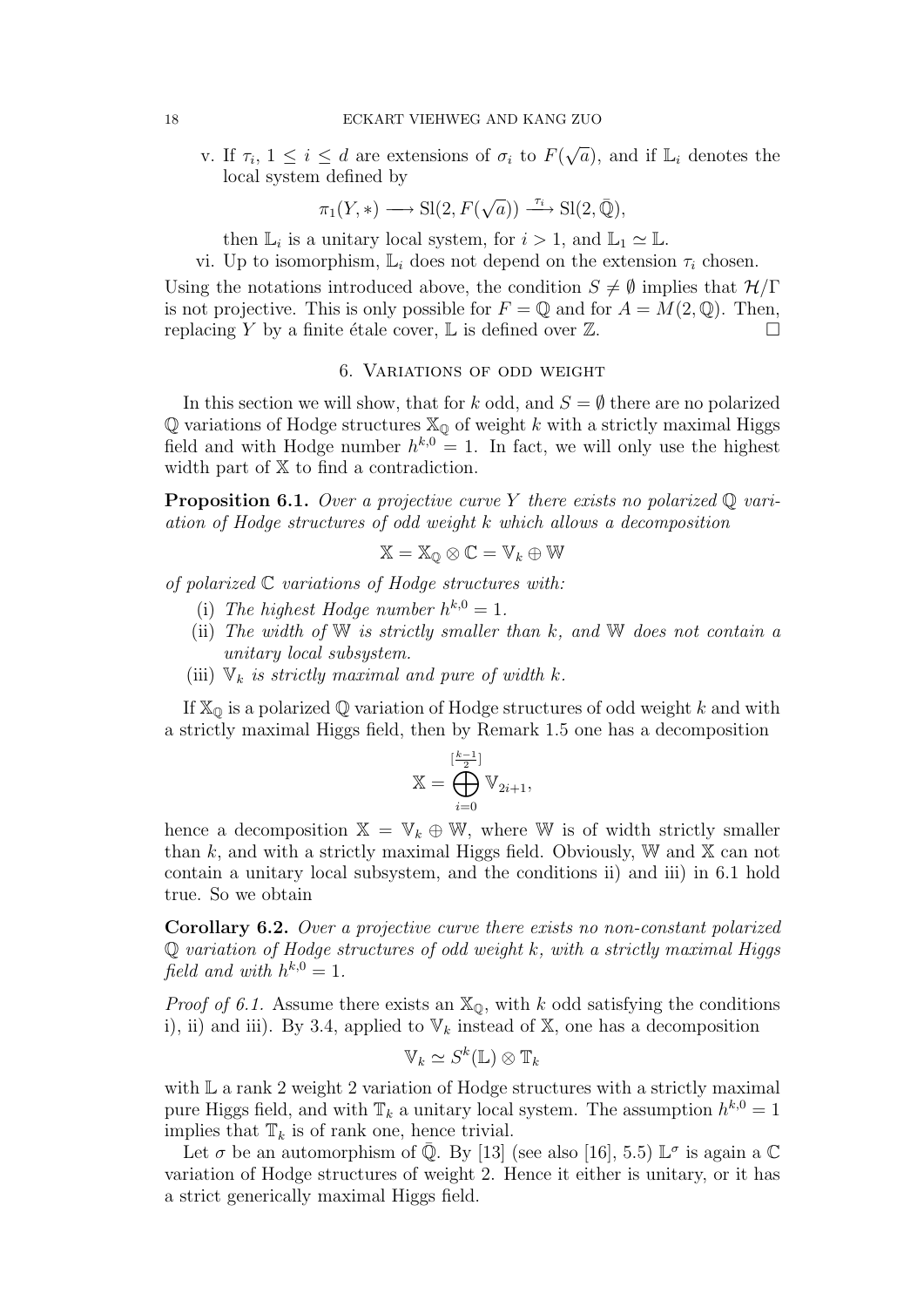If  $\mathbb{L}^{\sigma}$  is unitary  $\mathbb{V}_{k}^{\sigma} \simeq S^{k}(\mathbb{L}^{\sigma})$  is unitary, hence X must have a unitary part, contradicting the assumption ii).

Hence  $\mathbb{L}^{\sigma}$  has again a strict generically maximal Higgs field, and the width of  $\mathbb{V}_k^{\sigma} \simeq S^k(\mathbb{L}^{\sigma})$  is k. This implies that the image of  $\mathbb{V}_k^{\sigma}$  under the projection  $\mathbb{X} \to \mathbb{W}$  is zero. The same holds true for the image of  $\mathbb{W}^{\sigma}$  under the projection  $\mathbb{X} \to \mathbb{V}_k$ . Hence  $\mathbb{V}_k^{\sigma} = \mathbb{V}_k$  and  $\mathbb{W}^{\sigma} = \mathbb{W}$ , as sub local systems of X. Then  $\mathbb{L}^{\sigma}$ has a strictly maximal Higgs field, and after passing to some étale covering it is isomorphic to L.

Since  $\overline{\mathbb{V}}_k^{\sigma} = \mathbb{V}_k$ , the sub local system  $\mathbb{V}_k$  of X is defined over  $\mathbb{Q}$ , Hence  $S^k(\mathbb{L})$ as well. Recall that for  $a > b$  the Pieri formula (see [6], 6.16, and 6.9)

$$
S^{a}(\mathbb{L}) \otimes S^{b}(\mathbb{L}) = S^{a+b}(\mathbb{L}) \oplus S^{a+b-2}(\mathbb{L}) \dots \oplus S^{a-b}(\mathbb{L}).
$$

Applying  $\sigma$  and using again that  $S^i(\mathbb{L})$  is strictly maximal and pure of width i, one finds that  $\sigma$  respects this decomposition. In particular, choosing  $a = b = k$ one finds  $S^2(\mathbb{L})$  as a sub local system of  $S^k(\mathbb{L}) \otimes S^k(\mathbb{L})$  invariant under all automorphisms of  $\overline{Q}$ . Hence

$$
S^{2k-2\left[\frac{k}{2}\right]}\left(\mathbb{L}\right)
$$

is defined over Q. Next one repeats this argument for  $a = 2k - 2\left[\frac{k}{2}\right]$  and  $b = k$ , and one finds for  $a - b = k - 2\left[\frac{k}{2}\right] = 1$  that  $\mathbb{L}$  is defined over  $\mathbb{Q}$ .

So L admits an Z-structure and there exists some  $\Gamma \subset Sl_2(\mathbb{Z})$  with  $Y \simeq$  $\mathcal{H}/\Gamma$ . Then however Y can not be projective.

#### 7. Families of Calabi-Yau manifolds and other examples

C. Borcea constructed in [1] Calabi-Yau threefolds  $F$  as a resolution of quotients

$$
E_1 \times E_2 \times E_3/G
$$

where  $E_i$  are elliptic curves with involution  $\iota_i$  and

$$
G = \mathbb{Z}_2 \times \mathbb{Z}_2 = \langle id \times \iota_2 \times \iota_3, \ \iota_1 \times id \times \iota_3 \rangle.
$$

For  $E_1 = E_2 = E_3$  this construction easily extends to modular families of elliptic curves, and to higher dimensions. Remark that the group  $G$  is a subgroup of index two of the group generated by the involutions  $\iota_i$  acting on the *i*-th factor. Hence  $F$  can also be obtained as a twofold covering of some blowing up of  $(\mathbb{P}^1)^3$ .

Example 7.1. For all  $n \geq 1$  there exists families  $f : X \to Y$  of Calabi-Yau n-folds, with smooth part  $X_0 \to U$ , with  $S = Y \setminus U \neq \emptyset$ , such that  $R^n f_* \mathbb{Q}_{X_0}$ has a strictly maximal Higgs field.

*Proof.* Let  $h : E \to Y$  be a modular family of elliptic curves, smooth over  $U \subset Y$  and birational to a semistable family. As explained in [16], Section 2,  $R^1 h_* \mathbb{Q}_{E_0}$  has a strictly maximal Higgs field, where  $E_0 = h^{-1}(U) \rightarrow U$  is the smooth part.

We will assume, for simplicity, that the subgroup  $E_{(2)}$  of two-division points in  $E$  is trivial, i.e. that it consist of the union of 4 sections of  $h$ , pairwise disjoint on  $E_0$ . Blowing up the singular fibres, we may assume that the involution  $\iota_0$ of  $E_0 \to U$  extends to an involution  $\iota$  on E, and that the quotient  $\mathbb{P} = E/\iota$  is non singular. We will write  $\varphi : \mathbb{P} \to Y$  for the induced morphism and  $\Pi_{(2)}$  for the image of  $E_{(2)}$  in  $\mathbb{P}$ .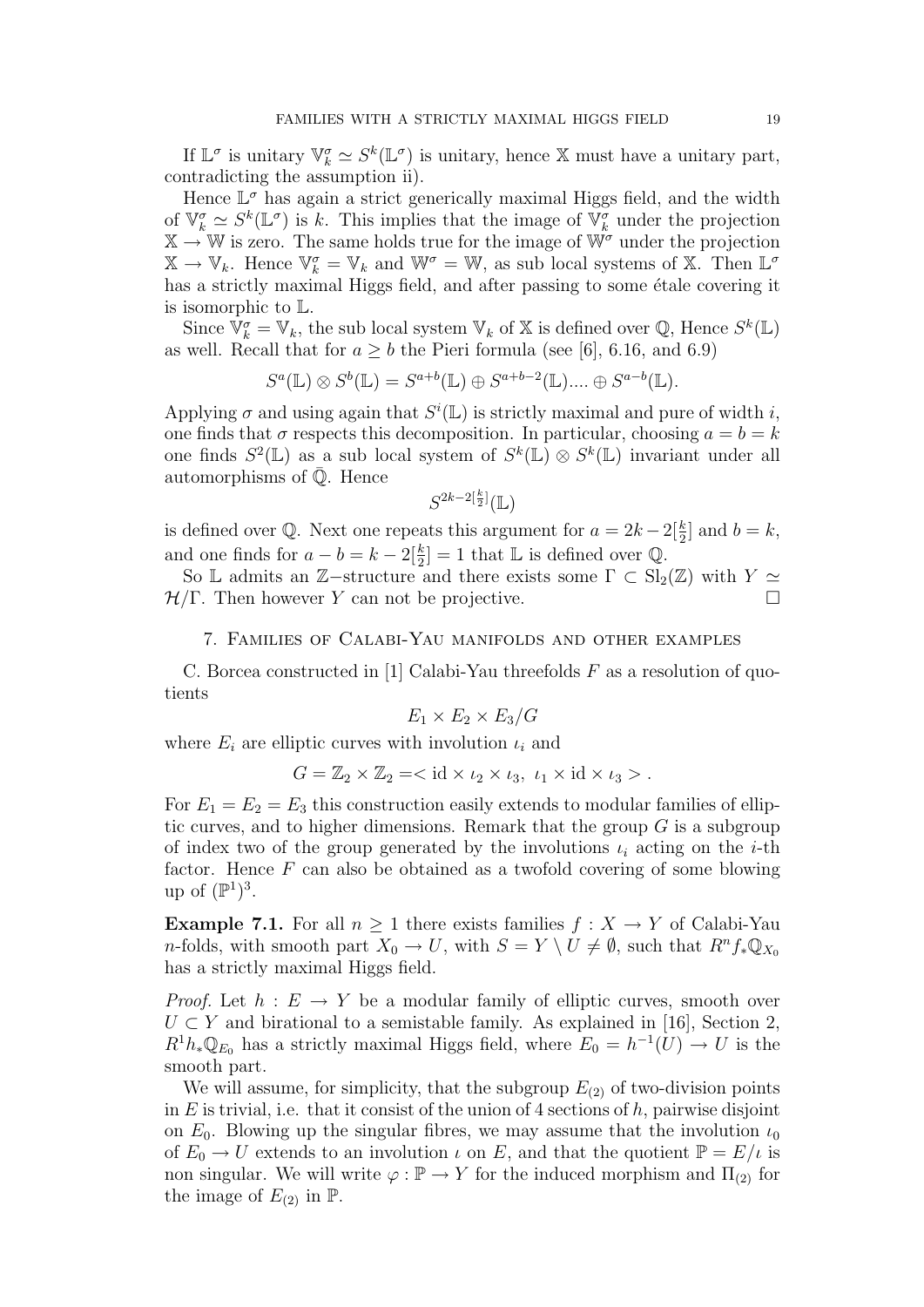For any  $n > 0$  consider the *n*-fold product  $E^n = E \times_Y \cdots \times_Y E$  and the group H of automorphisms of  $E<sup>n</sup>$ , generated by the involutions  $\iota$  on the different factors. G again denotes the subgroup generated by automorphisms  $\eta_{ij}$  with  $1 \leq i < j \leq n$ , whose restriction to the k-th factor of  $E^n$  is the identity, except for the *i*-th or *j*-th factor, where it acts as  $\iota$ . So  $E<sup>n</sup>/G$  is a two to one covering of

$$
E^n/H = \mathbb{P}^{(n)} = \mathbb{P} \times_Y \cdots \times_Y \mathbb{P} \xrightarrow{\varphi^{(n)}} Y.
$$

The subgroup of H leaving a components of  $E_{(2)} \times_Y E^{n-1}$  pointwise invariant is generated by  $\iota \times id^{n-1}$ , hence  $\Pi_{(2)} \times_Y \mathbb{P}^{(n-1)}$  is totally ramified in  $E^n/G$ . Up to permuting the factors, each component of the discriminant divisor  $\Gamma \subset \mathbb{P}^{(n)}$ is of this form. Let

$$
\{\Upsilon_i; i \in \{1, \ldots, M\}\}\
$$

be the set of 2 by 2 intersections of components of Γ. To choose an ordering one may start, for example, with the 16 intersections of components given by two torsion points on the first and second factor, then those coming from the first and third one, and so on. Consider the sequence of blowing ups

$$
\mathbb{P}^{(n,M)} \xrightarrow{\gamma_M} \mathbb{P}^{(n,M-1)} \xrightarrow{\gamma_{M-1}} \cdots \xrightarrow{\gamma_2} \mathbb{P}^{(n,1)} \xrightarrow{\gamma_1} \mathbb{P}^{(n,0)} = \mathbb{P}^{(n)},
$$

where  $\gamma_i$  the blowing up of the proper transform of  $\Upsilon_i$  in  $\mathbb{P}^{(n,i-1)}$ . Write

$$
\gamma = \gamma_M \circ \cdots \circ \gamma_1 : \mathbb{P}^{(n,M)} = \tilde{\mathbb{P}}^{(n)} \longrightarrow \mathbb{P}^{(n)}
$$

for the composite. We choose X to be the normalization of  $\tilde{\mathbb{P}}^{(n)}$  in the function field of  $E^n/G$ . We write  $f: X \to Y$  and  $\delta: X \to E^n/G$  for the induced morphisms.

Claim 7.2. The morphism

$$
f: X_0 = f^{-1}(U) \to U
$$

is a smooth family of Calabi-Yau manifolds.

*Proof.* Consider for  $y \in U$  the fibre  $\pi_y : F_y = f^{-1}(y) \to \tilde{\mathbb{P}}_y^{(n)}$ . The twofold covering  $E_y^n/G \to \mathbb{P}_y^{(n)} = (\mathbb{P}^1)^n$  is given by the invertible sheaf

$$
\mathcal{L}_y = \mathcal{O}_{(\mathbb{P}^1)^n}(2,\ldots,2)
$$

and a section of  $\mathcal{L}_y^2$  with divisor  $\Gamma_y$ . The morphism  $\gamma_y : \tilde{\mathbb{P}}_y^{(n)} \to \mathbb{P}_y^{(n)}$  is the blowing up of all 2 by 2 intersections of the normal crossing divisor  $\Gamma_y$ . So  $\gamma_y^* \Gamma_y$  is again a normal crossing divisor.

The proper transform  $\tilde{\Gamma}_y$  of  $\Gamma_y$  in  $\tilde{\mathbb{P}}_y^{(n)}$  consists of disjoint irreducible components, and

$$
\gamma_y^* \Gamma_y - \tilde{\Gamma}_y = 2 \cdot \Phi_y
$$

for some reduced divisor  $\Phi_y$ . Since the covering  $\pi_y : F_y = f^{-1}(y) \to \tilde{\mathbb{P}}_y^{(n)}$  is obtained by taking the second root out of the divisor  $\gamma_y^* \Gamma_y$ , the discriminant of  $\pi_y$  is  $\tilde{\Gamma}_y$ . The latter being non singular implies that  $F_y$  is non singular. Moreover, for all  $p$ , one has

$$
\pi_{y*}\Omega_{F_y}^p = \Omega_{\tilde{\mathbb{P}}_y^{(n)}}^p \oplus \gamma_y^* \mathcal{L}_y^{-1} \otimes \mathcal{O}_{\tilde{\mathbb{P}}_y^{(n)}}(\Phi_y) \otimes \Omega_{\tilde{\mathbb{P}}_y^{(n)}}^p(\log(\tilde{\Gamma}_y)).\tag{7.2.1}
$$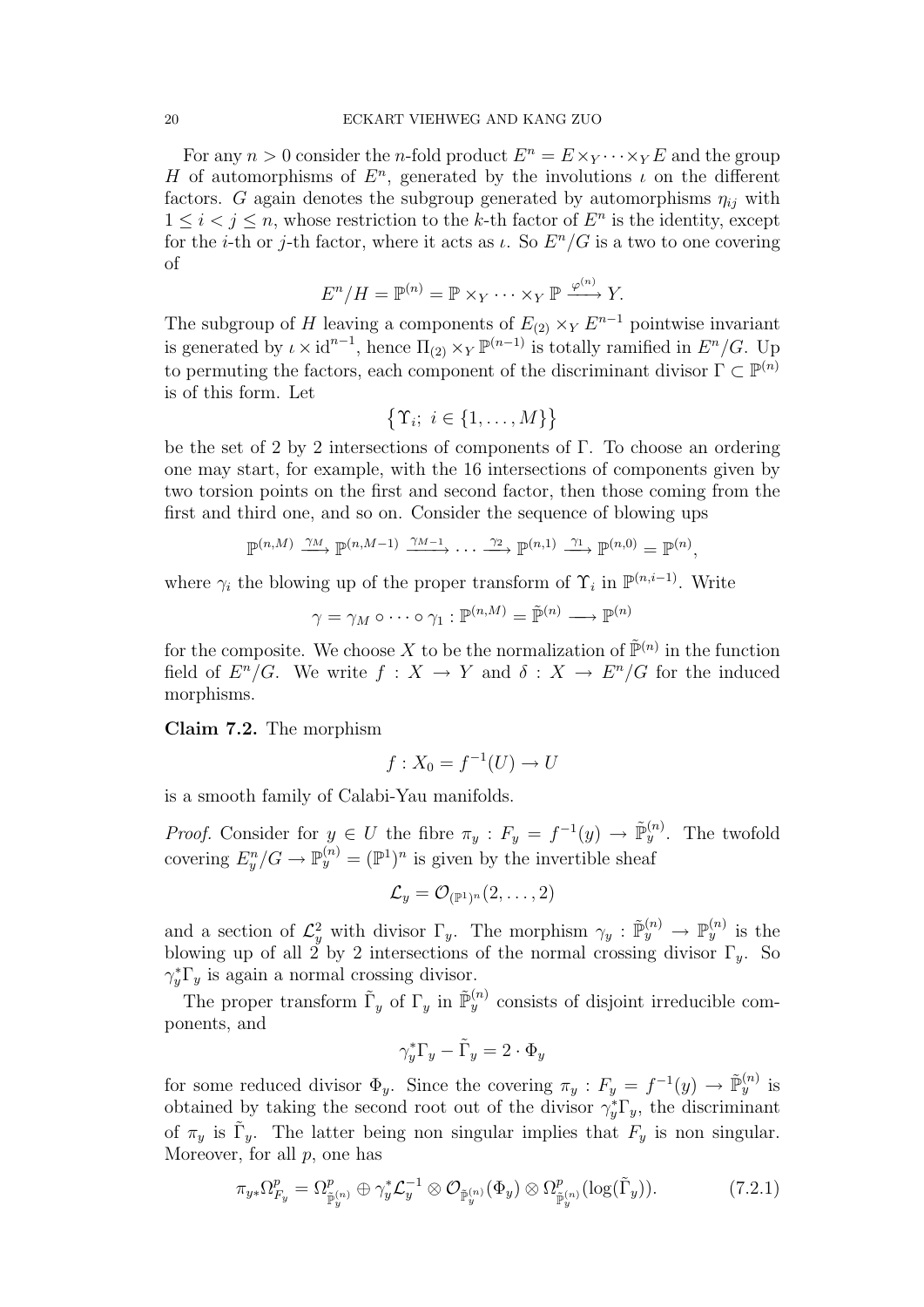For  $p > 0$  the first direct factor can not have any global section. The second one is a subsheaf of

$$
\gamma_y^*({\mathcal L}_y^{-1}\otimes \Omega^p_{{\mathbb P}^{(n)}_y}(\log \Gamma_y))\otimes {\mathcal O}_{\tilde{\mathbb P}^{(n)}_y}(\Phi_y).
$$

Since  $\Phi_y$  is contained in the exceptional locus of  $\gamma_y$ , and since the ampleness of  $\mathcal{L}_y$  implies that for  $p < n$ 

$$
H^0(\mathbb{P}^{(n)}, \mathcal{L}_y^{-1} \otimes \Omega^p_{\mathbb{P}_y^{(n)}}(\log \Gamma_y)) = 0,
$$

one finds  $H^0(F_y, \Omega_P^p)$  $F_{F_y}^p$  = 0 for  $0 < p < n$ . Finally, for  $p = n$ ,

$$
\pi_{y*}\omega_{F_y}=\omega_{\tilde{\mathbb{P}}^{(n)}_y}\oplus \gamma_y^*{\mathcal{L}}^{-1}_y(\Phi_y)\otimes \omega_{\tilde{\mathbb{P}}^{(n)}_y}(\log(\tilde{\Gamma}_y))=\\\omega_{\tilde{\mathbb{P}}^{(n)}_y}\oplus \gamma_y^*({\mathcal{L}}^1_y\otimes \omega_{(\mathbb{P}^1)n})={\mathcal{O}}_{\tilde{\mathbb{P}}^{(n)}_y},
$$

and  $\omega_{F_y}$  has a nowhere vanishing section.

The description of the covering  $X \to \tilde{\mathbb{P}}^{(n)}$  given above carries over to the whole family.

In the sequel <sub>0</sub> always denotes the preimage of U, in particular  $X_0 = f^{-1}(U)$ ,  $E_0 = h^{-1}(U)$ , and  $\mathbb{P}_0^{(n)}$  $\mathcal{L}_0^{(n)}$  is a  $(\mathbb{P}^1)^n$  bundle over U. We choose  $\mathcal{L}_0$  to be an invertible sheaf which fibrewise coincides with  $\mathcal{O}_{(\mathbb{P}^1)^n}(2,\ldots,2)$  and with  $\mathcal{L}_0^2$  =  $\mathcal{O}_{\mathbb{P}_0^{(n)}}(\Gamma_0).$ 

It remains to show that  $R^n f_*(\mathbb{Q}_{X_0})$  has a strictly maximal Higgs field. A generator  $\iota'$  of  $H/G$  act on  $R^n f_*(\mathbb{Q}_{X_0})$ , and we write  $R^n f_*(\mathbb{Q}_{X_0})^{(1)}$  for the invariants and  $R^n f_*(\mathbb{Q}_{X_0})^{(-1)}$  for the anti-invariants. Then the strict maximality of the Higgs field follow from:

Claim 7.3. There is an isomorphism of variation of Hodge structures

$$
\bigotimes R^1h_*({\mathbb Q}_{E_0})\xrightarrow[\simeq]{\theta} R^n f_*({\mathbb Q}_{X_0})^{(-1)}.
$$

Moreover,  $R^n f_*(\mathbb{Q}_{X_0})^{(1)} = 0$  for n odd, and  $R^n f_*(\mathbb{Q}_{X_0})^{(1)}$  is unitary of bidegree  $\left(\frac{n}{2}\right)$  $\frac{n}{2}, \frac{n}{2}$  $\frac{n}{2}$ , for *n* even.

Proof. The Künneth decomposition and the trace give natural maps

$$
\bigotimes^n R^1h_*({\mathbb Q}_{E_0}) \longrightarrow R^n h^n_*({\mathbb Q}_{E_0^n}) \longrightarrow R^n f_*({\mathbb Q}_{X_0}).
$$

For the invariants  $R^n f_*(\mathbb{Q}_{X_0})^{(1)}$  the Higgs bundle is

 $\overline{n}$ 

$$
\bigoplus_{p+q=n} R^q \varphi^{(n)}_* \Omega^p_{\tilde{\mathbb{P}}^{(n)}_0}.
$$

Remark that the local systems for  $\mathbb{P}_0^{(n)} \to Y$  are trivial local systems, and zero for *n* odd. Assume the same for  $\mathbb{P}_0^{(n,i-1)} \to Y$ . By construction,  $\mathbb{P}_0^{(n,i)} \to Y$ is obtained by blowing up the proper transform  $\Upsilon_i'$  of  $\Upsilon_i$  in  $\mathbb{P}_0^{(n,i-1)}$  $0^{(n,i-1)}$ . The exceptional divisor is a  $\mathbb{P}^1$  bundle over  $\Upsilon'_i$ , and the latter is itself a locally constant family of rational varieties. Hence again the  $n$ -th direct image of  $\mathbb{Q}_{p(n,i)}$  on U is a trivial local system, and zero for n odd. By induction one 0 obtains the second part of 7.3.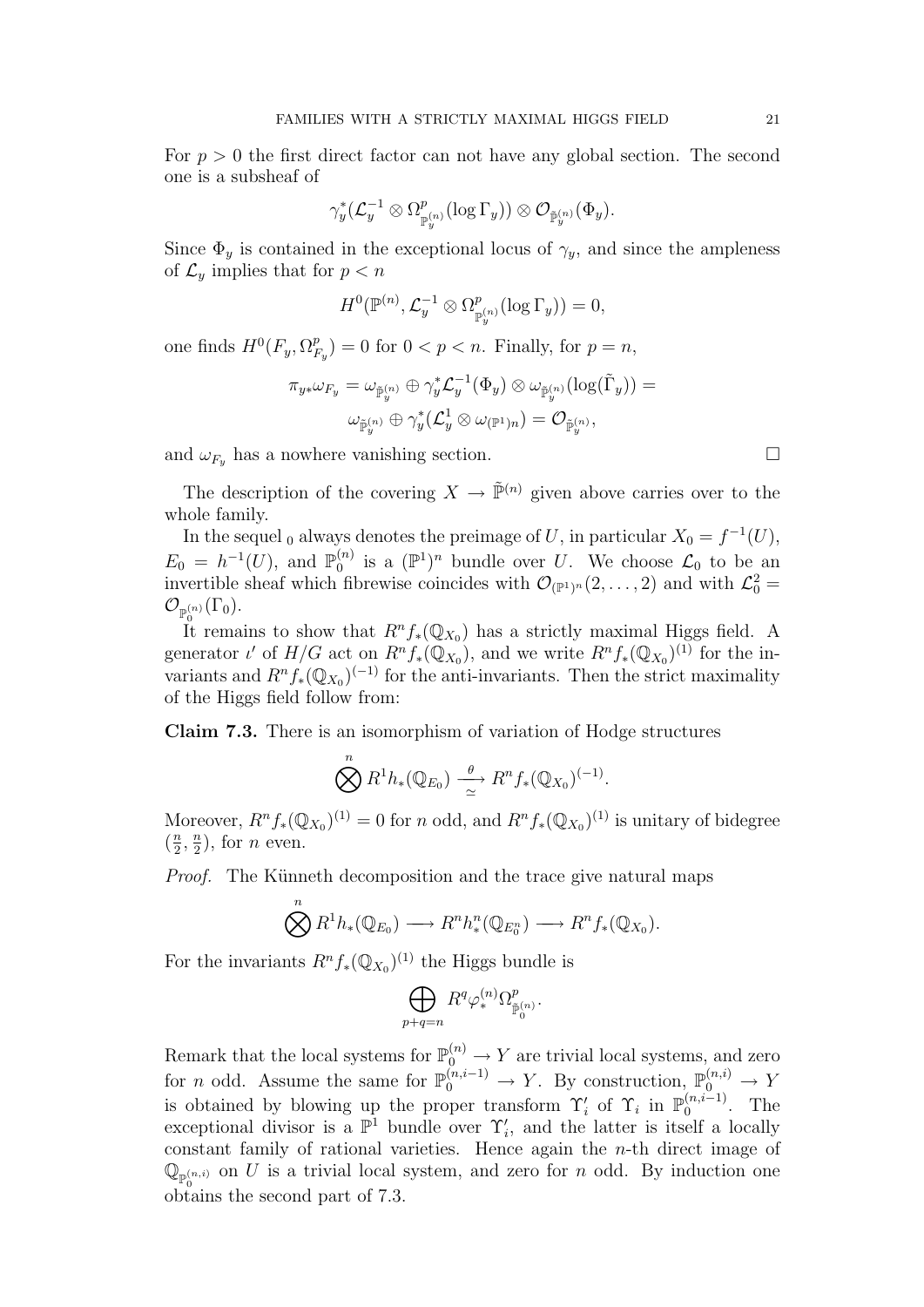For the anti-invariants  $R^n f_*(\mathbb{Q}_{X_0})^{(-1)}$  the Higgs bundle is the direct sum of all

$$
F_0^{p,q}=R^q\varphi^{(n)}_*\gamma_*\Omega^p_{\tilde{\mathbb{P}}_0^{(n)}/U}(\log \tilde{\Gamma}_0)\otimes \gamma^* \mathcal{L}_0^{-1}\otimes \mathcal{O}_{\tilde{\mathbb{P}}_0^{(n)}}(\Phi_0),
$$

with  $p + q = n$ . The sheaf  $F_0^{p,q}$  $n_0^{p,q}$  contains

$$
R^q \varphi^{(n)}_* \gamma_* \Omega_{\tilde{\mathbb{P}}_0^{(n)}/U}^p(\log \gamma^* \Gamma_0) \otimes \gamma^* \mathcal{L}_0^{-1},
$$

and the cokernel is

$$
R^q \varphi_*^{(n)} \gamma_* \Omega_{\Phi_0/U}^{p-1} (\log \tilde{\Gamma}_0 \cap \Phi_0) \otimes \gamma^* \mathcal{L}_0^{-1} \otimes \mathcal{O}_{\Phi_0}(\Phi_0).
$$
 (7.3.1)

As above, each component of  $\Phi_0$  is a  $\mathbb{P}^1$  bundle over some  $\Upsilon'_i$  and  $\Gamma_0 \cap \Phi_0$ consists of two disjoint sections of this bundle. Since  $\mathcal{O}_{\Phi_0}(\Phi_0)$  restricted to its fibres is  $\mathcal{O}_{\mathbb{P}^1}(-1)$ , the sheaf in (7.3.1) is zero, for all p and q.

This implies that

$$
F_0^{p,q} = R^q \varphi_*^{(n)} \Omega_{\mathbb{P}_0^{(n)}/U}^p(\log \Gamma_0) \otimes \mathcal{L}_0^{-1}.
$$

On the other hand,

$$
R^q\varphi_*\Omega^p_{\mathbb P_0/U}(\log\Pi_{(2)})\otimes\mathcal O_{\mathbb P_0}(-2)=0
$$

is zero for  $(p, q) \neq (0, 1)$  and  $(p, q) \neq (1, 0)$ , and

$$
\bigoplus_{p+q=n} F_0^{p,q} = R^n \varphi_*^{(n)} \Omega_{\mathbb{P}_0^{(n)}/U}^{\bullet} (\log \Gamma_0) \otimes \mathcal{L}_0^{-1} = \bigotimes^n R^1 \varphi_* \Omega_{\mathbb{P}_0/U}^{\bullet} (\log \Pi_{(2)}) \otimes \mathcal{O}_{\mathbb{P}_0}(-2),
$$
  
as claimed.

Remark 7.4. Of course the proof of 7.2 and 7.3 allows to determine the invariants of the fibre F. Let us just remark that for  $n = 3$ , i.e. for Borcea's example,  $f: X_0 \to U$  is a family of Calabi Yau manifolds with Euler number

$$
e = 96
$$
 and  $h^{2,1} = 3$ . One has  
\n
$$
R^{3} f_{*}(\mathbb{Q}_{X_{0}}) = \bigotimes^{3} R^{1} h_{*}(\mathbb{Q}_{E_{0}}) = S^{3} R^{1} h_{*}(\mathbb{Q}_{E_{0}}) \oplus R^{1} h_{*}(\mathbb{Q}_{E_{0}})^{\oplus 2}.
$$

Starting from families of Abelian varieties with strictly maximal Higgs fields, as classified in [16], Theorem 0.5, it is easy to give examples of smooth families  $f: X \to Y$  of *n*-dimensional manifolds over a projective curve Y, with a strictly maximal Higgs field.

Let us first recall the classification of smooth families of Abelian varieties with a strictly maximal Higgs field:

Let A be a quaternion division algebra defined over a totally real number field  $F$ , which is ramified at all infinite places except one. Choose an embedding

$$
D = \text{Cor}_{F/\mathbb{Q}} A \subset M(2^m, \mathbb{Q}),
$$

with m minimal, hence for  $d = [F : \mathbb{Q}]$  one has  $m = d$  or  $m = d + 1$ . Then the moduli functor of Abelian varieties with special Mumford-Tate group

$$
Hg = \{ x \in D^*; \ x\bar{x} = 1 \}
$$

and with a suitable level structure, is represented by a smooth family  $Z_A \to Y_A$ over a compact Shimura curve  $Y_A$ . As explained in [16]  $Z_A \rightarrow Y_A$  has a strictly maximal Higgs field, and the general fibre  $Z_{\eta}$  of  $Z_A \rightarrow Y_A$  is of the following type: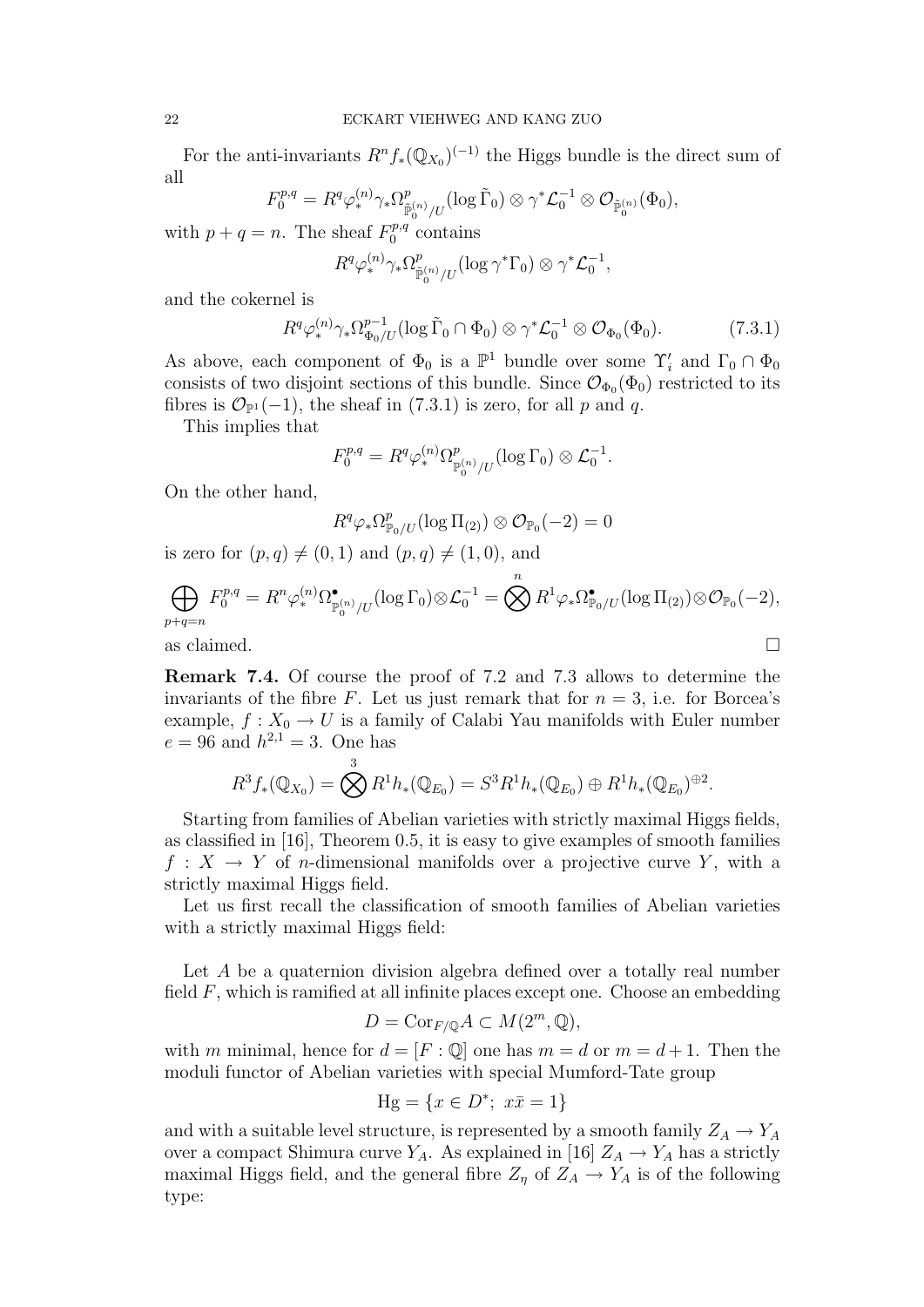i.  $1 < m = d$  odd. In this case  $\dim(Z_\eta) = 2^{d-1}$  and  $\text{End}(Z_\eta) \otimes_{\mathbb{Z}} \mathbb{Q} = \mathbb{Q}$ . ii.  $m = d + 1$ . Then  $\dim(Z_n) = 2^d$  and

- a. for d odd,  $\text{End}(Z_n) \otimes_{\mathbb{Z}} \mathbb{Q}$  a totally indefinite quaternion algebra over Q.
- b. for d even,  $\text{End}(Z_n)\otimes_{\mathbb{Z}}\mathbb{Q}$  a totally definite quaternion algebra over  $\mathbb{O}.$

If  $q: Z \to Y$  is any family of Abelian varieties with a strictly maximal Higgs field, then by [16] there exists some A such that, replacing Y by an étale covering,  $Y = Y_A$  and  $g: Z \to Y$  is isogenous to

$$
Z_A \times_Y \cdots \times_Y Z_A \longrightarrow Y.
$$

In particular, the dimension  $n$  of the fibres of  $q$  is even.

**Example 7.5.** For *n* even, there exists a smooth family  $f : X \to Y$  of *n*dimensional manifolds  $F$  with:

- (a)  $h^{n,0}(F) = 1$ , and  $h^{k,0}(F) \neq 0$  for all even k.
- (b)  $h^{k-p,p}(F) = 0$  for k odd and for all p.
- (c) the Higgs field of  $R^n f_* \mathbb{Q}_X$  is strictly maximal.

Proof. Starting from a smooth family

$$
g: Z = Z_A \times_Y \cdots \times_Y Z_A \longrightarrow Y
$$

let  $g' : Z' \to Y$  be the family obtained by blowing up the fixed points  $\Gamma$  of the involution  $\iota$  of Z over Y. We will assume for simplicity that those fixed points are the union of the images of sections of g, a condition always satisfied after replacing  $Y$  by an étale covering.

The involution  $\iota$  acts on the relative Zariski tangent space of  $\Gamma$  by multiplication with  $-1$ , hence it induces an action on Z', denoted by  $\iota'$ . The restriction of  $\iota'$  to the exceptional divisor E is trivial, and  $\iota'$  acts fixed point free on  $Z' \setminus E$ . If  $\mathbb{V}^k$  denotes the variation of Hodge structures of weight k of  $Z \to Y$ , one has

$$
R^kg'_*\mathbb{C}_X\otimes \mathcal{O}_Y=R^kg'_*\Omega^{\bullet}_{Z'/Y}=\mathbb{V}^k\otimes \mathcal{O}_Y\oplus \mathbb{T}^k\otimes \mathcal{O}_Y.
$$

Here  $\mathbb{T}^k$  is zero for k odd, and it is a trivial local system, concentrated in bidegree  $(\frac{k}{2}, \frac{k}{2})$  $\frac{k}{2}$ ) for k even. Moreover,  $\iota'$  acts trivially on  $\mathbb{T}^k$  and on  $\mathbb{V}^k$  it acts by multiplication with  $(-1)^k$ .

The quotient,  $X = \mathbb{Z}/\iota'$  is smooth over Y, and the ramification locus of  $\tau: Z' \to X$  is E. One finds

$$
R^kf_*\Omega^{\bullet}_{X/Y}=\mathbb{V}^k\otimes\mathcal{O}_Y\oplus\mathbb{T}^k\otimes\mathcal{O}_Y,
$$

for k even and  $= 0$  for k odd.

The last example shows that for n even there exist smooth families of  $n$ folds of Kodaira dimension zero, with  $h^{n,0} = 1$  and with a weight n variation of Hodge structures with a strictly maximal Higgs field, whereas the same is excluded for *n* odd by 6.2.

**Problem 7.6.** Let  $n > 2$  be even. Do there exist smooth families of Calabi-Yau *n*-folds over projective curves with a weight *n* variation of Hodge structures, with a strictly maximal Higgs field?